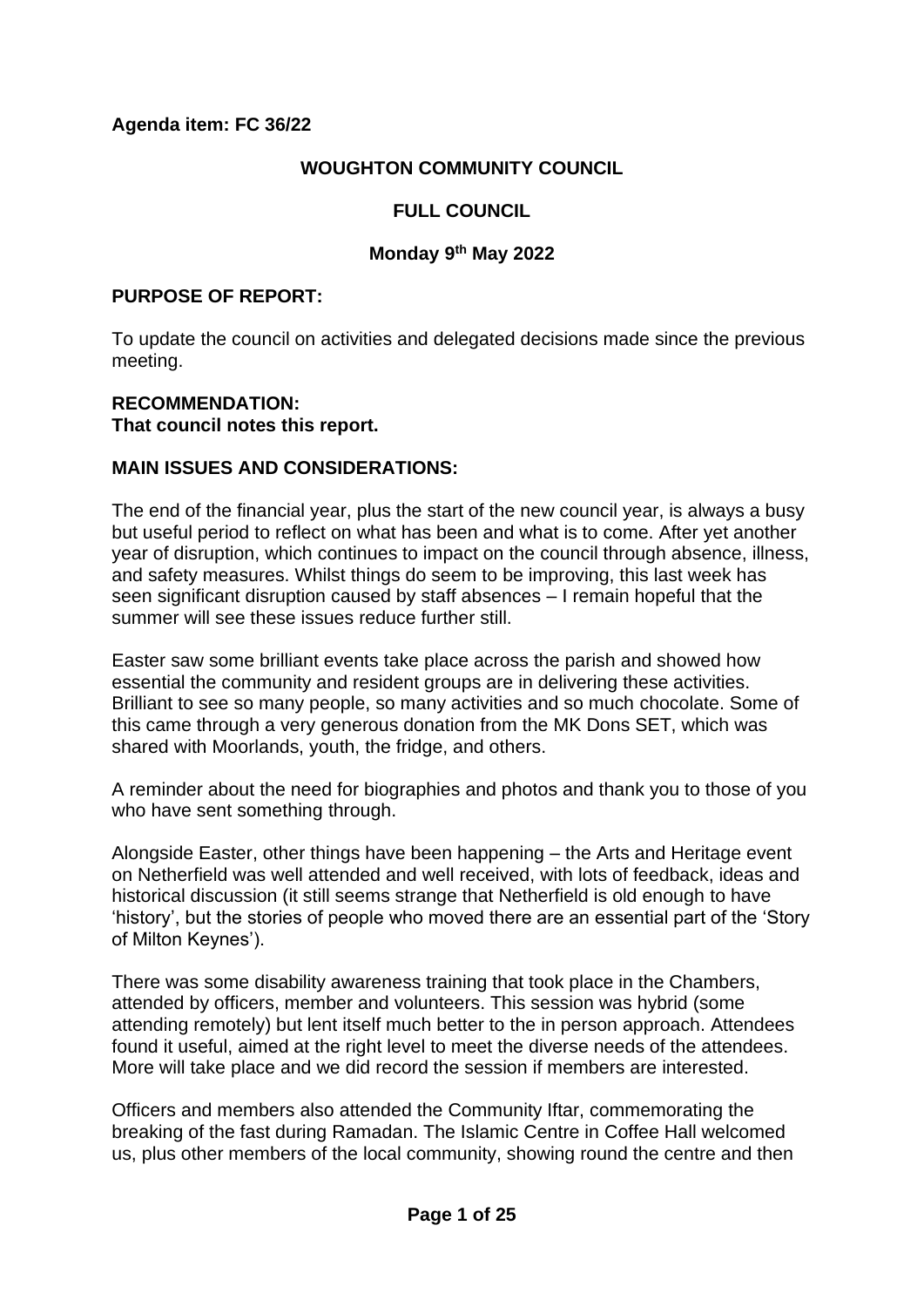sharing the meal (which was delicious). Huge thanks to them all for the friendship and welcome we received.

Carole Burslem, the County Officer for BMKALC finally retired and her leaving event was held in Aylesbury, attended by the Chair and Council Manager. It was very pleasant and the leftover food came back to the Café, where attendees enjoyed sandwiches and snacks that would otherwise have been wasted.

Chairs Awards happened and went down well, despite some issues with catering. Jordan hosted with panache, Samone provided technical support with the environment team managing the catering and community team covering photos and general duties. There was lots of positive feedback from attendees, nominees and winners so thank you to everyone involved. An excellent way to recognise the impact of people across the parish that support the work WCC does, as well as building communities that reflect the positivity of Woughton.

Delegated powers have been used to agree to roofing repairs at Tinkers Bridge (immediate action was needed, due to rotten boarding, damaged rubber, broken roofing felt and water incursions that threatened to cause more internal damage. As the building that is owned by WCC, this work ensures the safety of the building, whilst also building additional insulation.

A couple of other notable events, with Cllr Yvonne Tomlinson retiring prior to her move to the seaside – this means a casual vacancy will be declared in Leadenhall, where there has been considerable interest in standing from a number of people.

And sadly, another vacancy as a result of the really sad news that Cllr Carole Baume, Ward Councillor for Woughton and Fishermead, passed whilst on holiday last month. Cllr, Baume, Carole to most of us, was someone who was positive, friendly, encouraging, supportive and very much focused on the needs of her communities. She will be sadly missed.

And finally, we hosted our first Work Experience student for a while, with a student from MK Academy spending a week within the council, covering all aspects of the work. The change in the student was noticeable, with increased confidence and 'banter' at the end of the week. A very positive experience on the whole, suggesting that we can (and should) continue to offer placements to local schools as and when they are needed.

Here is to a positive council year, as we finish the current 'term of office' for Woughton.

### **AUTHOR**

Steve McNay – Council Manager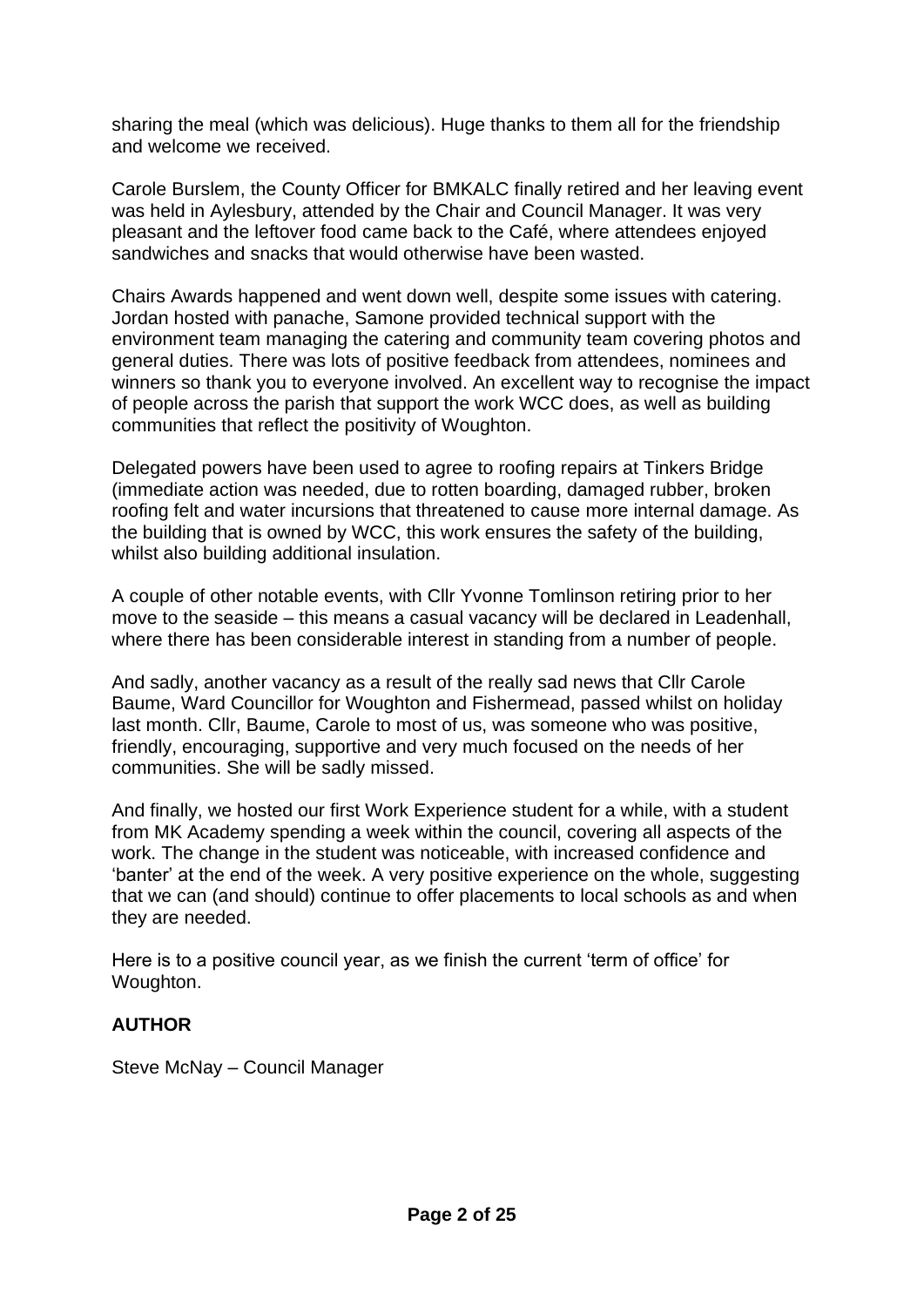## **WOUGHTON COMMUNITY COUNCIL**

## **FULL COUNCIL**

### **Monday 9th May 2022**

#### **PURPOSE OF REPORT:**

To update on Lead Member roles, following the Annual Meeting.

#### **RECOMMENDATION:**

- **1. That Council considers lead member roles, considering the information in this paper.**
- **2. That Council decides on which Lead Member roles are suitable.**
- **3. That Council considers decision process in the event that more than one member requests any one role (i.e. voting, submission of reasons why, etc.)**
- **4. That Council considers any length of time allocated – is there a set term for each role.**
- **5. That Council agrees the following:**
	- **a. That Lead Members are elected in each future year as part of the annual meeting.**
	- **b. That for this year, members are 'elected' via vote at Full Council.**
	- **c. That in the event of more than one member wishing to hold a specific role, that each interested member submits a supporting statement for consideration, in advance of the vote.**
	- **d. That Lead Members are 'elected' for a period of one year, renewable at each subsequent Annual Meeting.**
	- **e. That there is no maximum number of terms that a member can hold a specific post.**
- **6. That lead members will provide written reports at either Full Council or relevant committees at least quarterly or when requested.**
- **7. That members are invited to consider which, if any, lead member roles they may wish to undertake and submit their preferences to the CMSO for formal agreement at the Full Council meeting in June 2022.**

### **MAIN ISSUES AND CONSIDERATIONS:**

The issue of 'Lead Members' was discussed at the Annual Meeting, where it was felt that this would be a useful addition to the council, providing focus and dedication to specific areas. This would be supported by the wider council, but with Lead Members providing ongoing feedback and commitment to specific areas of work.

The Council Manager has collated a list of possible Lead Member areas, based upon other organisations, the principal authority and the needs of the local community, as well at Woughton Community Council. It is not envisaged that all these areas will be covered, but this list is intended as a good place to start the decisions on what areas should be prioritised. Some of these areas are current covered by existing roles (i.e.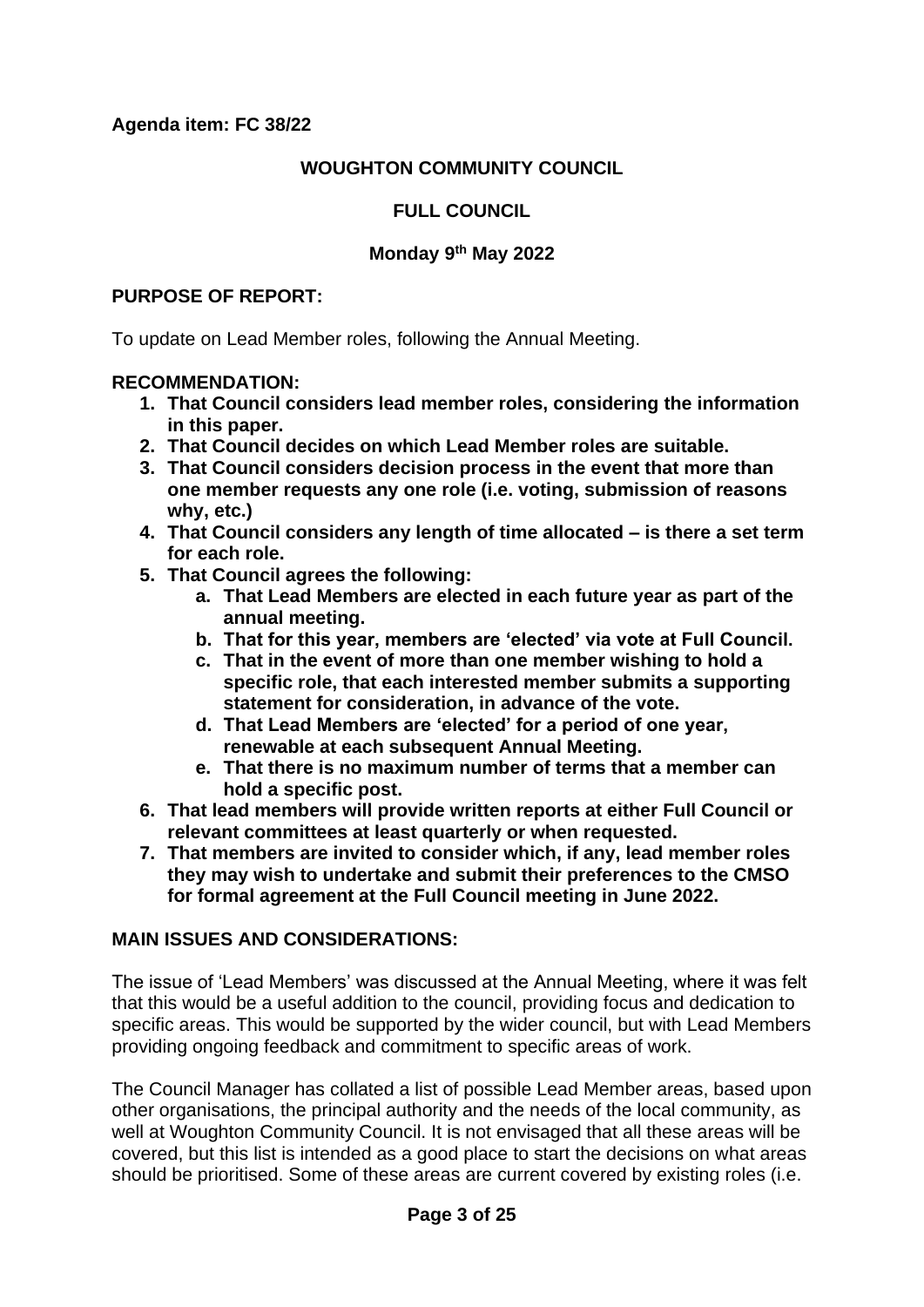Chair, Leader, Ambassador) so there may also be some consideration of what is outstanding and / or what is a large enough commitment to need a specific role.

In no particular order:

- Council Strategic Plan(s)
- Neighbourhood Plan
- Communications
- Partnerships / External Relationships
- Safeguarding (Adults and / or Children)
- Housing
	- o Repairs and maintenance
	- o Social housing stock and development
	- o Private sector housing
- Homelessness and rough sleeping
- Health (physical and / or mental, plus public health)
- Renewal and regeneration
- Finance and budgets
- Procurement, tendering and contracts
- Property and facilities
- Human Resources
- Waste, recycling, fly tipping, bins, etc.
- Community safety, police liaison, crime, ASB
- Equality, diversity, reducing inequality
- Education and learning
- Leisure and sports
- Schools, family centres, youth services
- Transport and transport infrastructure
- Environment, bio-diversity, climate action, etc.
- Quality and improvement
- Addressing poverty
- Public realm
- Early years/education
- Elderly issues
- Public health

This is not a comprehensive list and may include elements that are not wanted. Many aspects are covered already within various committees, groups or TAF's but this should not exclude the potential for additional support via lead members.

#### **STAFFING IMPLICATIONS:**

It may be helpful for there to be a staff member that is allocated to support each lead member, depending on the specific nature of the role (e.g. Council Strategic Plan = Council Manager, Waste and recycling = Environment Manager, etc.).

#### **BACKGROUND PAPERS:**

Member roles brief.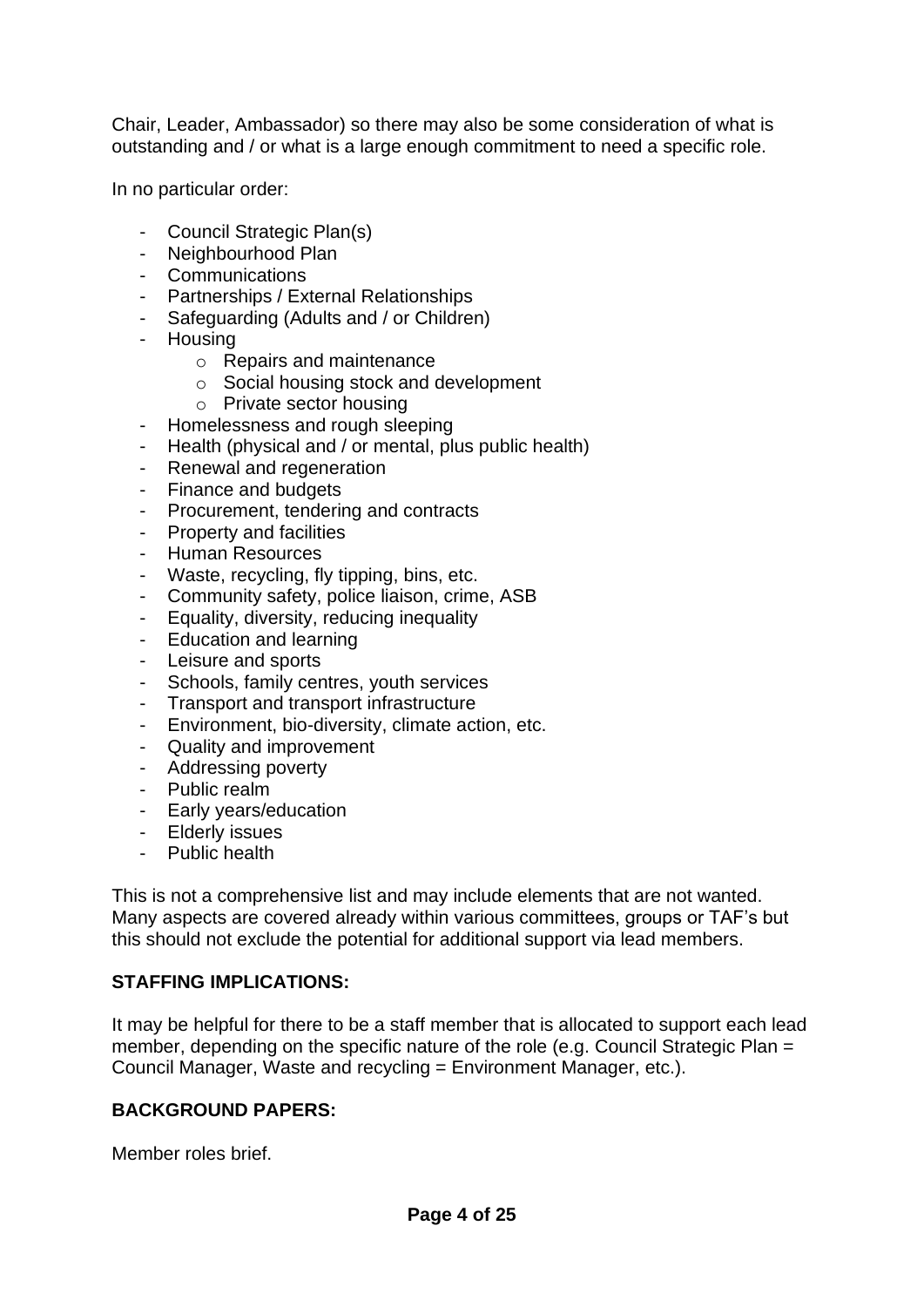# **AUTHOR**

Steve McNay – Council Manager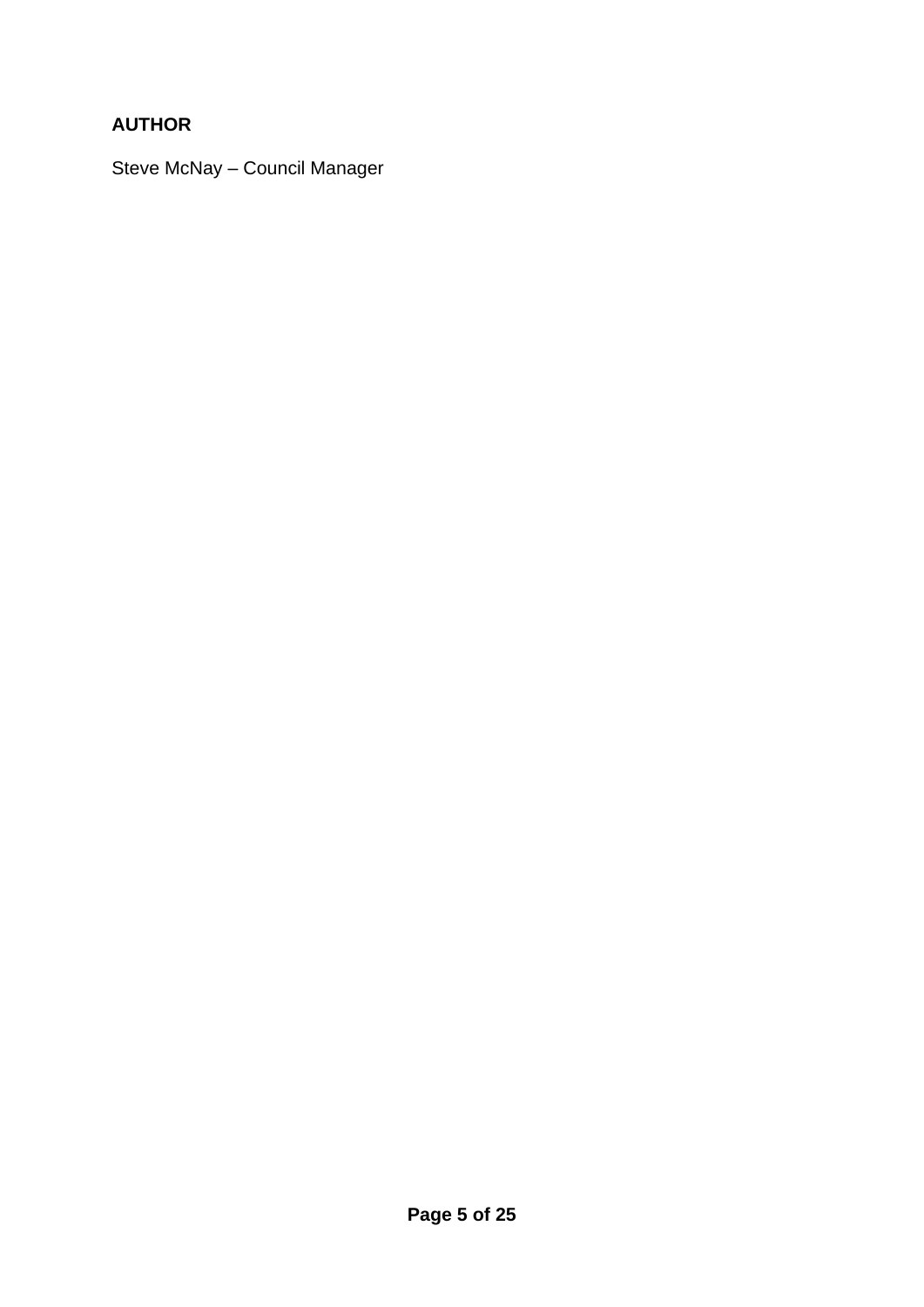### **Agenda item: FC 38/22 (FC 09/22)**

#### **WOUGHTON COMMUNITY COUNCIL**

### **Annual Meeting**

#### **Tuesday 3rd May 2022**

#### **PURPOSE OF REPORT:**

To review and update information relating to the Lead Member roles and consider the option of further 'Lead Members' for specific areas of work.

#### **RECOMMENDATION:**

- **1. That the Council notes this report and attached papers.**
- **2. That the Council agrees to the definitions of the roles within the** *'Lead Member Roles 2022-23'* **document.**
- **3. That the Council notes the explanations relating to the specific roles as detailed within '***Members Roles explanations 2022-23.'*
- **4. That the Council considers whether lead members for specific areas of work (e.g. transport, housing, public realm, etc.) would be suitable for the coming council year, with a view to a formal decision being taken at Full Council in June 2022.**
- **5. That the council considers the role of the Ambassador and the future of this role, with a view to further discussions within Full Council in June 2022.**

#### **MAIN ISSUES AND CONSIDERATIONS:**

As part of the annual review, reflecting on the lead member roles, detailing the role for all members and considering whether any change is needed is an important element.

The attached papers reflect the changes proposed to the committee structures, consider some minor changes to the roles of the senior members (moving some elements to within committees, passing the liaison with the Local Association of Councils to the Chair) and review the roles within the council more widely. The attached document, *Member Role explanations 2022-23* aims to bring some clarity to the expectations of all the roles within the council, with a shorter 'crib sheet' with the *Lead Member Roles* document.

A further item for consideration is a proposal that has been made to implement a 'Lead Member' programme that allocates key areas to specific councillors to lead on. The proposal, included towards the end of the *Members Role Explanations'* paper, suggests that key areas such as transport, housing, education and similar could have a named member who leads on this area on behalf of WCC. This could include liaison with external agencies, collection of views and ideas, tabling papers or motions within the council meetings and should include regular written reports to the council (via committee or Full Council) updating on the work undertaken. Alongside ensuring a robust approach to these issues, this programme would also potentially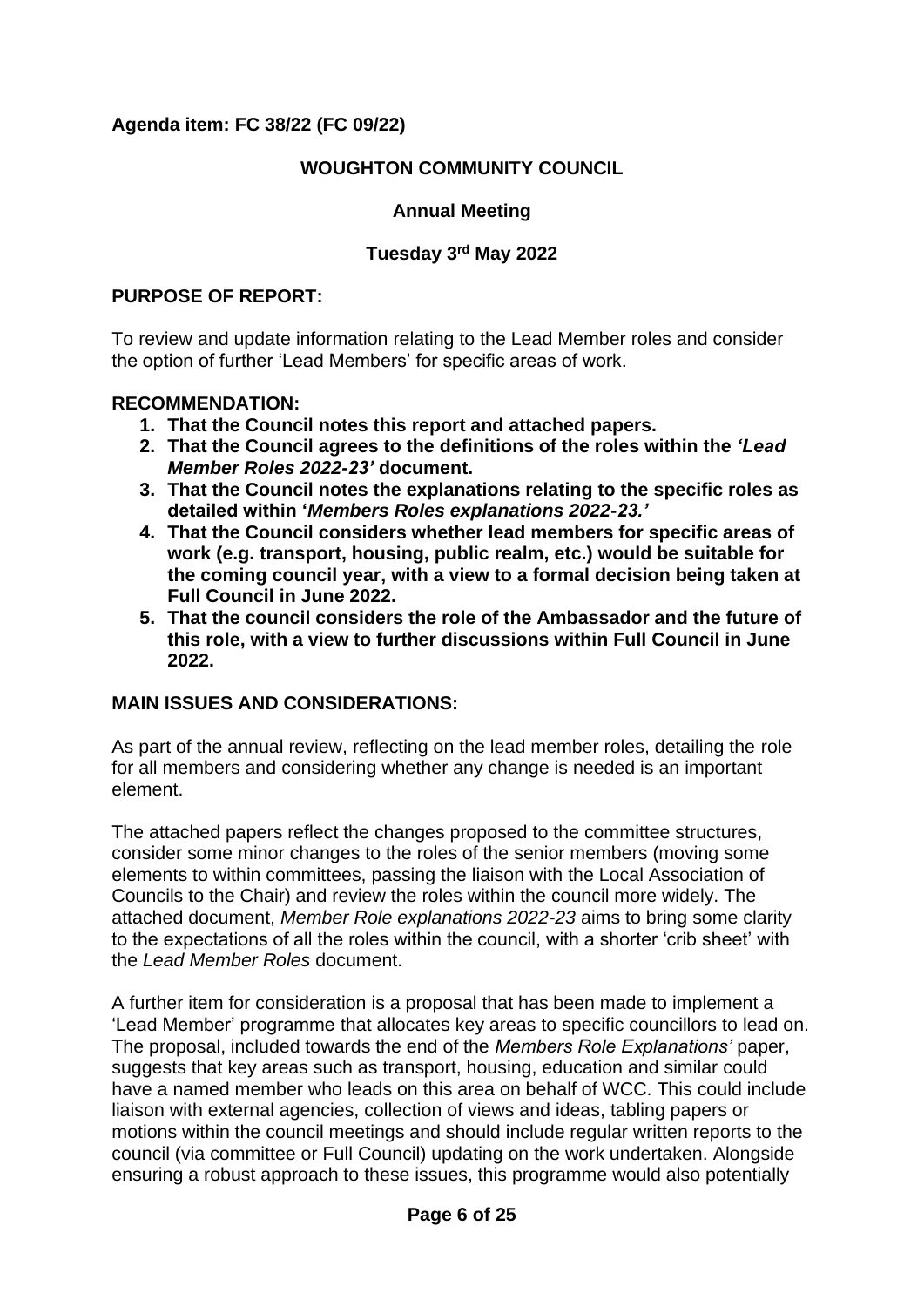be helpful in the professional development of members, bringing added value to the council.

#### *It is recommended that members consider whether this is something that would bring value to the council and be prepared for a formal discussion and potential motions at Full Council in June.*

The other query that has been raised with the Council Manager and is therefore included for consideration and discussion, is the role of the Ambassador. This is the WCC 'ceremonial' role (we are unable to have a Woughton 'mayor', so the ambassador was in lieu of this) and has played a varying role in terms of attendance at and engagement with the community. Whilst the past couple of years has significantly reduced opportunities for the current Ambassador, consideration of the future of this role, what form this may take, any duties and responsibilities that should sit within and / or whether this would sit within a 'lead member' programme instead are all issues to be discussed.

#### *It is recommended that members consider the Ambassador role and the future for this, in preparation for a formal discussions and potential motions at Full Council in June.*

More generally, members are encouraged to consider the roles within the council and any changes that they would like to see in terms of the papers provided. This is key for clarity within the membership, helpful in terms of any elections or interest from residents in the democratic process and can help WCC in preparing support, training and other resources that can assist in the development of councillors.

### **STAFFING IMPLICATIONS:**

None.

### **OTHER IMPLICATIONS:**

None.

### **BACKGROUND PAPERS:**

*Lead Member Roles 2022-23. Members Roles explanations 2022-23.* 

### **AUTHOR**

Steve McNay – Council Manager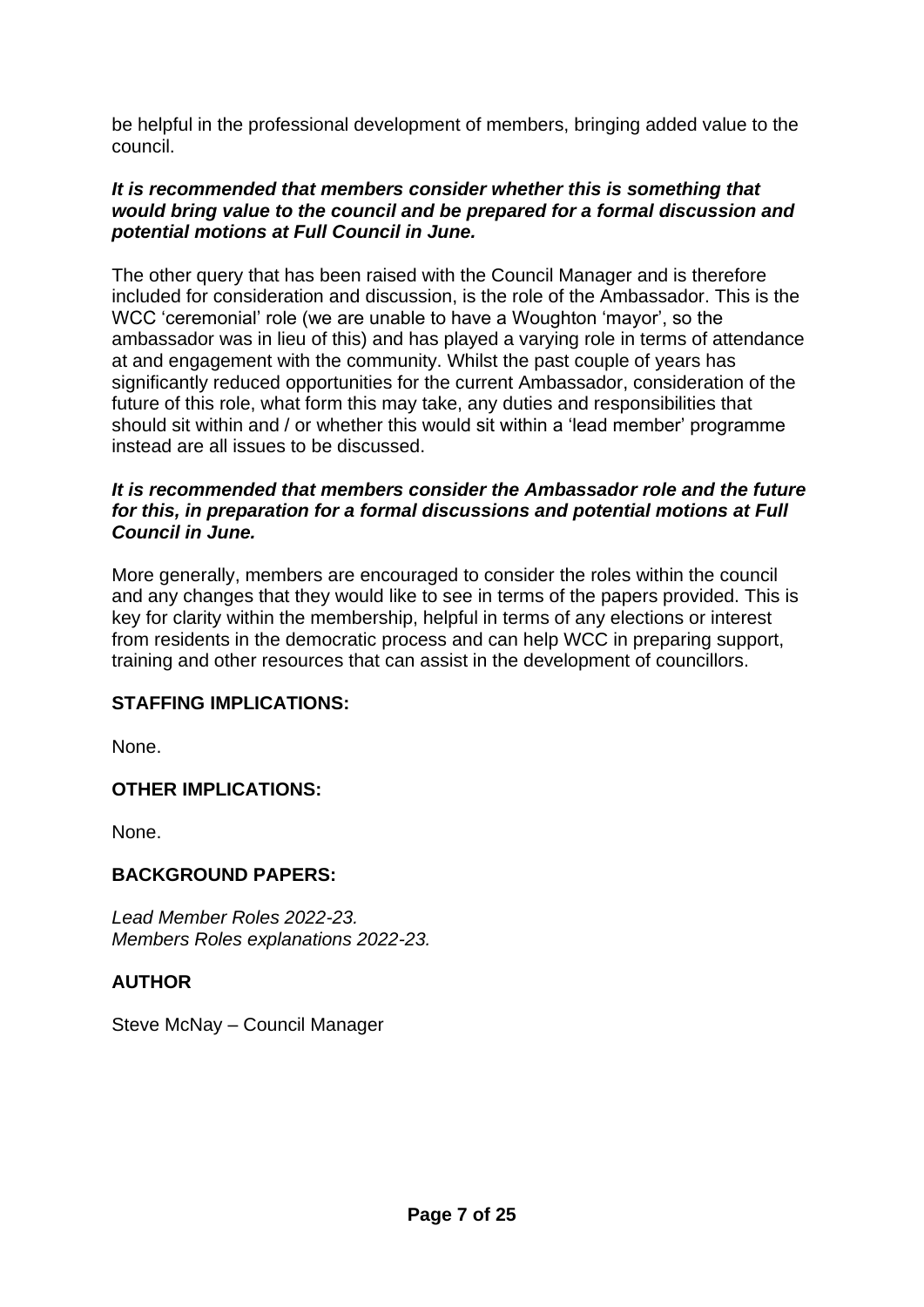## **Agenda item: FC 38/22**

## **MEMBERS ROLES**

## **CHAIR OF COUNCIL**

Constitutional matters, Human resources, Standards, Internal communications, Neighbourhood Plan, Regeneration/Renewal (with chair of planning) Events, Full council agenda, Appraisal of Council manager (with chair of ops/finance) Kevin Wilson trust.

# **LEADER**

Budget, press/media external communications, corporate strategy, External relations with NALC, MKC etc, Policy development (with chair & committee chairs) Financial strategy, relationship building, member/officer relations, events, review of strategic plan, Kevin Wilson Trust.

## **CHAIR OF SERVICES**

Youth, Environment, Landscaping, Environment, Community services, Community development, Advice and Wellbeing, Communities and Environment grants, Liaison with Residents Associations and Community groups.

### **CHAIR OF OPERATIONS AND FINANCE**

HR, Appraisal of Council manager (with chair of council) Training and Development, Internal comms, Grievance and Disciplinary, Policy implementation, Capital programme, Investments, Audits, Asset management, Banking arrangements and all processes related to, Insurances and risk register

### **CHAIR OF PLANNING AND DEVELOPMENT**

Regeneration/renewal, Neighbourhood plan, Planning/licensing applications, Training (with O&F chair) Housing and future development overview.

### **AMBASSSADOR (if agreed)**

Representative of WCC, attend civic events and functions with or without other members, represent WCC at community and charitable events, forge links with local organisations including schools, faith groups, businesses and others. The role will be supported by a nominated member of staff. The ambassador will be a noncontroversial, cheerleader for WCC and represent WCC with the highest standards.

### **LEAD MEMBERS (if agreed)**

WCC should encourage members to self-select, allowing them to utilise and build on their knowledge/interests. In the case where more than one member expresses an interest in the same subject, other members will be asked to vote. Subjects to include but not exclusive to

- Addressing poverty
- Transport
- Public realm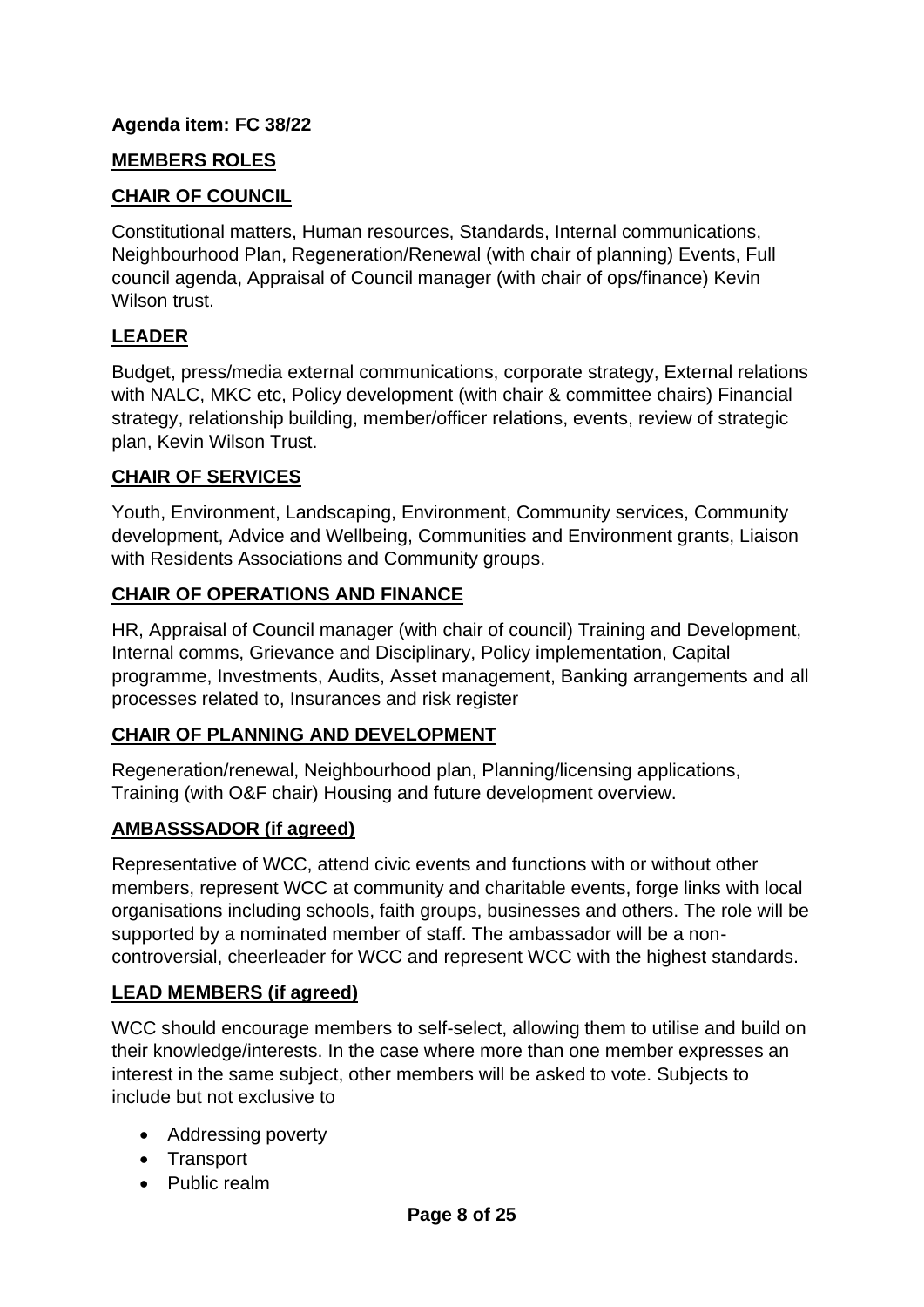- Community safety
- Early years/education
- Elderly issues
- Environment
- Public health

Lead members will be expected to provide written reports to committees where appropriate ie findings of investigations or proposals for future consideration but not to undermine chairs.

Lead members will be supported to become more familiar with their subject via training opportunities etc.

They could also provide a key link between relevant agencies.

Lead members do not enjoy enhanced voting rights but may as part of their role make recommendations to council as appropriate.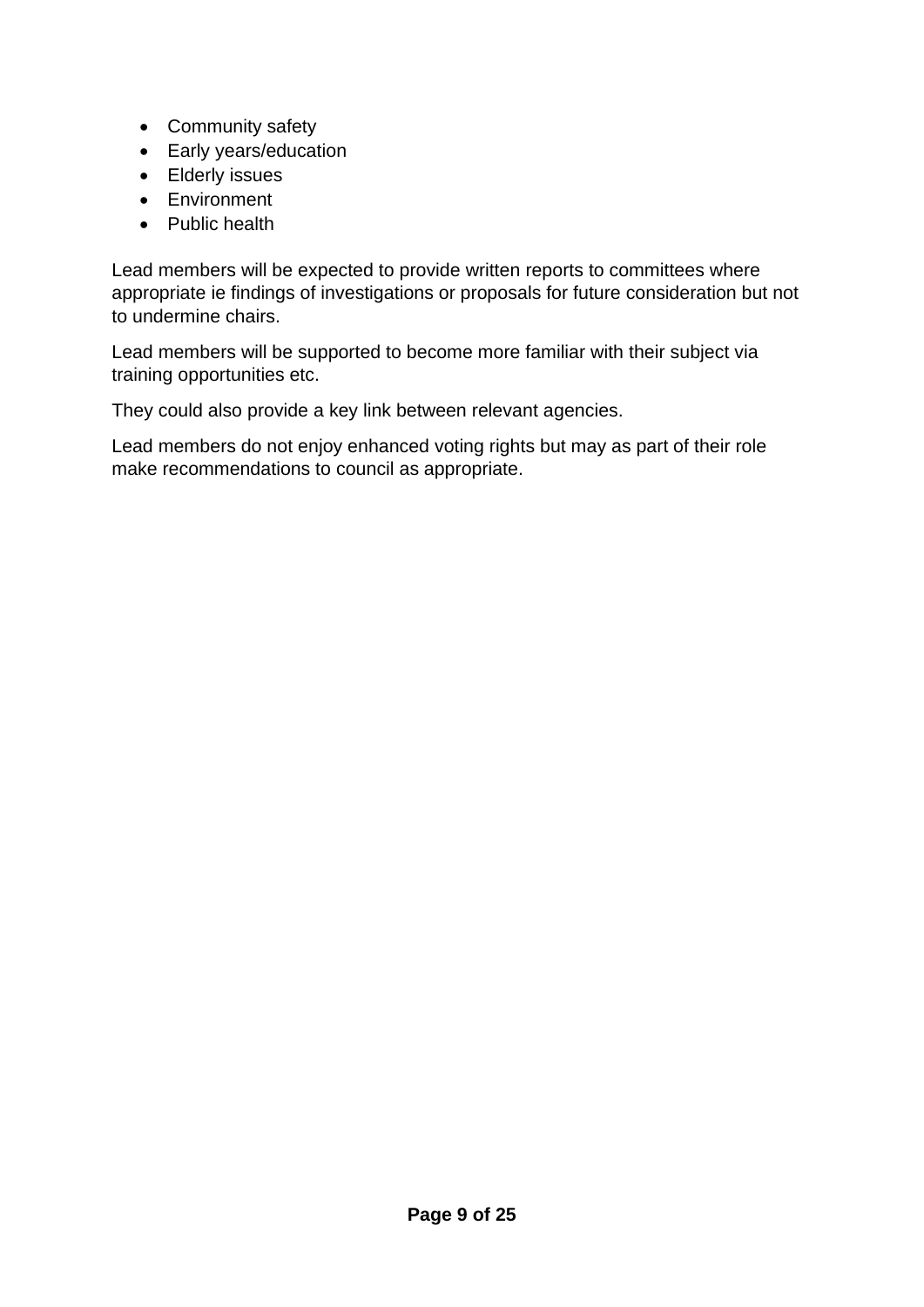# **Agenda item: FC 38/22**

Members Roles

## **Section A All Members**

(N.B. These suggestions will require explanation and examples prior to publication)

#### **Roles**

- 1) To act as a local Community Leader for the Ward represented
- 2) To advocate on behalf of individual constituents where appropriate
- 3) To bring to the Councils attention issues of concern from the Ward represented and the parish as a whole, acknowledging and liaising with ward members if outside your specific estate
- 4) To act as a consultee on all matters affecting the Ward in particular (e.g. Planning applications, service reconfiguration etc)
- 5) To attend meetings of local community groups and organisations covering the Ward represented
- 6) To attend meetings of the Council and committees appointed to
- 7) To liaise with and from Officers of the Council in relation to local Ward matters and those affecting the whole parish
- 8) To act collectively to further the best interests of the Parish as a whole

### **Responsibilities**

- 1) To Attend meetings of the Council, local Community groups and organisations as appropriate and as best able
- 2) To ensure the highest levels of probity and standards at all times
- 3) To act both as a Ward representative and in the best interests of the Parish as whole, acknowledging and liaising with ward members if working outside your specific estate
- 4) To ensure that no conflicts of interest are perceived or could be perceived
- 5) To take up relevant training opportunities whenever possible and to explore personal developmental needs
- 6) To provide a voice for the community represented and to communicate with local ward residents as appropriate, using a variety of techniques
- 7) To act in the best interests of all Ward residents equally
- 8) To submit (for publication in the Gazette and on the Council Website) a quarterly report on activities and relevant issues considered

### **Rights**

- 1) To be able and facilitated to communicate with the electorate represented, and with officials of The Community Council, Milton Keynes Council, statutory bodies and other agencies
- 2) To be able to submit items and motions for consideration at any Committee of the Council or the Full Council (with proper notice)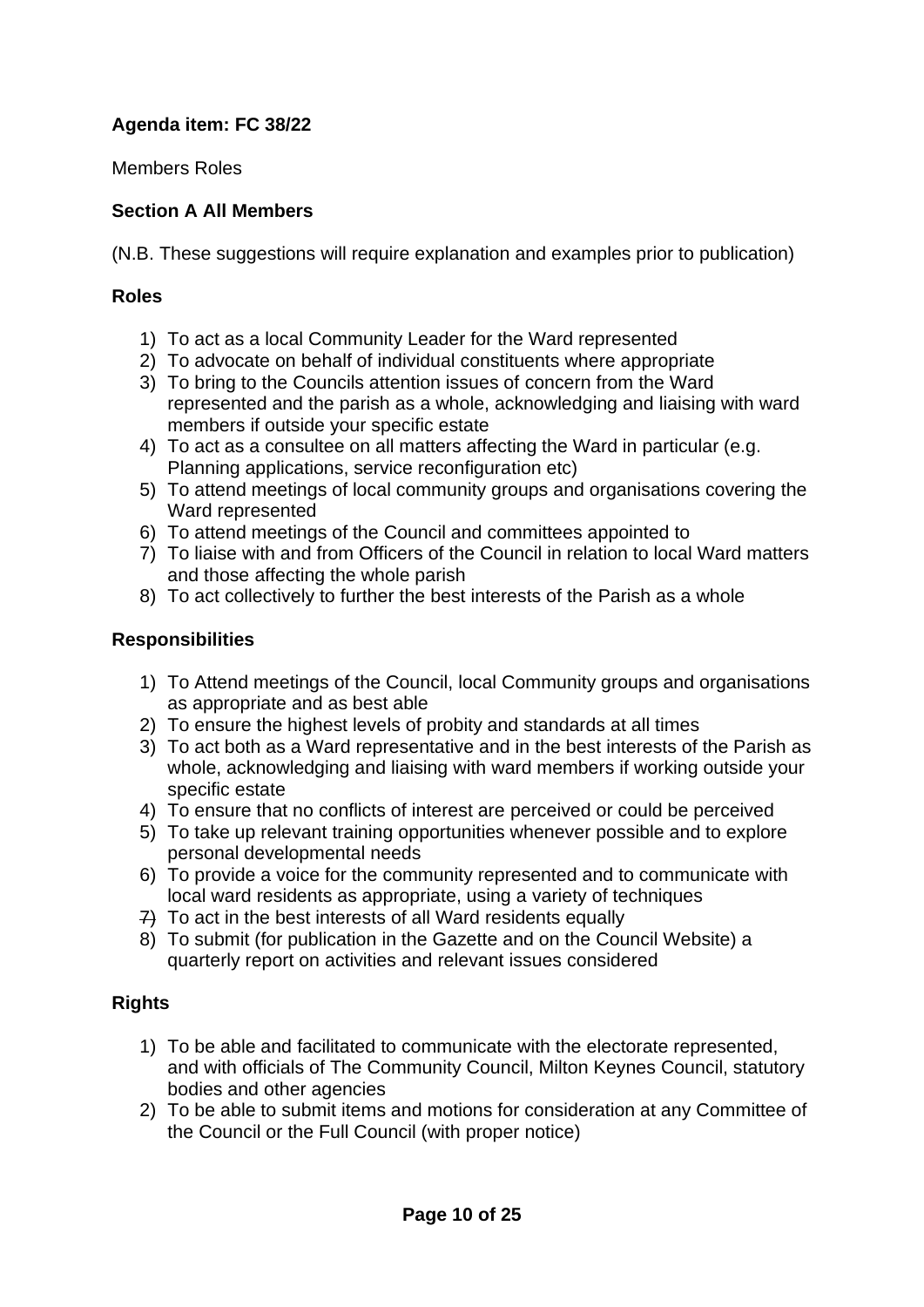- 3) To be able to attend and speak at any committee or working group of the Council of the Council, whether a member of not, on any item up for discussion.
- 4) To reasonable support to enable members to perform their community leadership role subject to budget
- 5) To have access to IT facilities (subject to budgetary provision) and a Council E Mail address
- 6) To have their vote recorded on any matter being determined by the Council or Committee on which they are a member as detailed in Standing Orders
- 7) To All Agendas and reports of all Committees on request
- 8) An opportunity to raise specific Ward related issues at all meetings of the Council provided notice is given in advance of the meeting and provided that no decision of the Council that affects the finances or resources of the Council shall be considered on such occasions unless notice has been given via a motion

Additional Roles, Rights and Responsibilities affecting Committee Chairs and Vice Chairs

# **Section B All Chairs**

### **Roles**

- 1) To provide a point of liaison with specific senior managers relevant to the Committees term of reference and to weekly or fortnightly (as agreed) liaison meetings
- 2) To act as the spokesperson of and for the Council in respect of the business and services covered by the committee terms of reference
- 3) To provide leadership on matters relevant to the Committees terms of reference
- 4) To meet with other agencies relevant to the committees' terms of reference as appropriate

### **Responsibilities**

- 1) To Chair meetings of Committees with fairness and to guide committees to successful resolutions and decisions
- 2) To provide a point of reference for senior managers of the Council and to become familiar with the operations and services of the Council relevant to their committee
- 3) To ensure that Standing orders and all constitutional type issues affecting the Council are adhered to
- 4) To provide strategic leadership to the Council in relation to the committee's terms of reference

# **Rights**

1) To be consulted on all significant service and business issues arising within the committees' terms of reference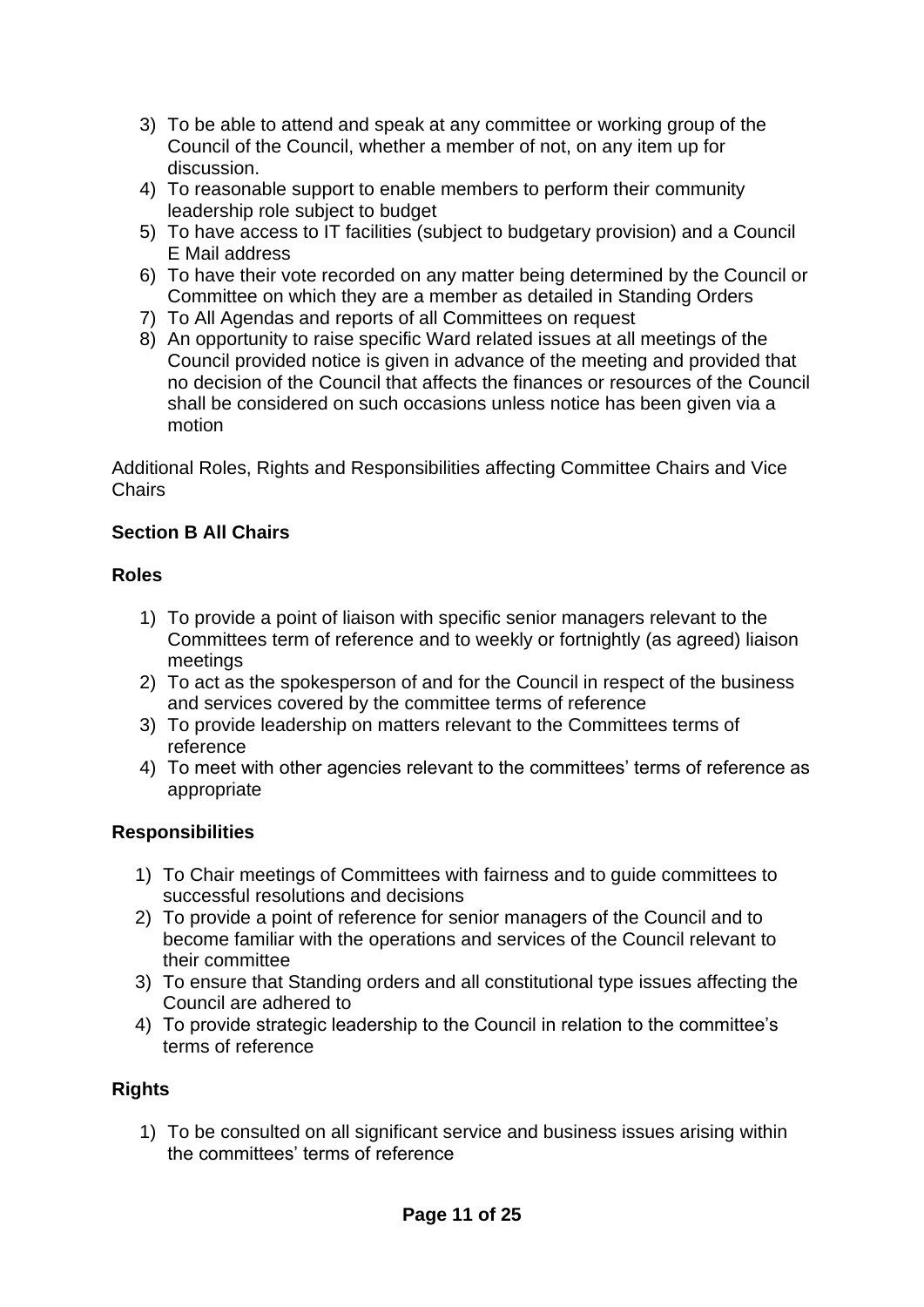- 2) To be consulted in advance of the agenda and whenever possible the reports for all committees and Full Council and to be able to request additional items/determine order of business of their committee
- 3) To be provided with all relevant and key information relating to their roles and responsibilities

Nb The role of Vice Chairs is relevant only in the absence of the Chair, but they need to be facilitated to perform this role in a seamless way

Role of Leader, Ambassador and Chair of the Council

#### **Section C Ambassador**

1) The Ambassador shall perform the Civic Functions of the Council. Represent the Council at Civic Functions of other authorities, represent the Council at Community and charitable events within the Parish, which are of a non-political or noncontroversial nature (e.g. Fun Days, Charity Fundraising, Social Events)

- 1) The Ambassador shall be regarded as first Citizen meeting and greeting VIPs and dignitaries of a special nature
- 2) The ambassador shall be supported in his/her role by Officers of the Council

### **Section D The Chair of the Council**

The Chair will of course Chair meetings of the Full Council, ensuring that standing orders are adhered to, and shall have a casting Vote in the event of any vote which results in a tie. The Chair will ensure that meetings are orderly and kept to a reasonable timetable and shall determine speaking order and ensure the effective running of such meetings

The Chair will sign the minutes of meetings of the Council as approved by the Council.

The Chair will ensure in consultation with the Council Manager and other Officers that all statutory duties of the Council are performed, and all matters required by statute to be brought before the Community Council or its committees on a timely basis. Such matters include but are not restricted to Budget setting, Audit Reports, Statements of Community Governance, Annual Meeting of the Council, Annual Meeting of the Parish.

The Chair, in consultation with the Council Manager and Officers, will ensure that all statutory and similar requirements on the Council are being adhered to including but not limited to Register of Interests, Record of Hospitality, Publication Scheme, Risk Assessment, Statement of sufficiency, Code of Conduct, Review of Financial regulations, Standing Orders and the like

The Chairs role in the matters mentioned in the previous two paragraphs is to ensure that these matters are performed in a timely way, and that where necessary are brought before the Council or its committees in a proper way. The Chair would be expected to be consulted on the contents, but this is not the primary role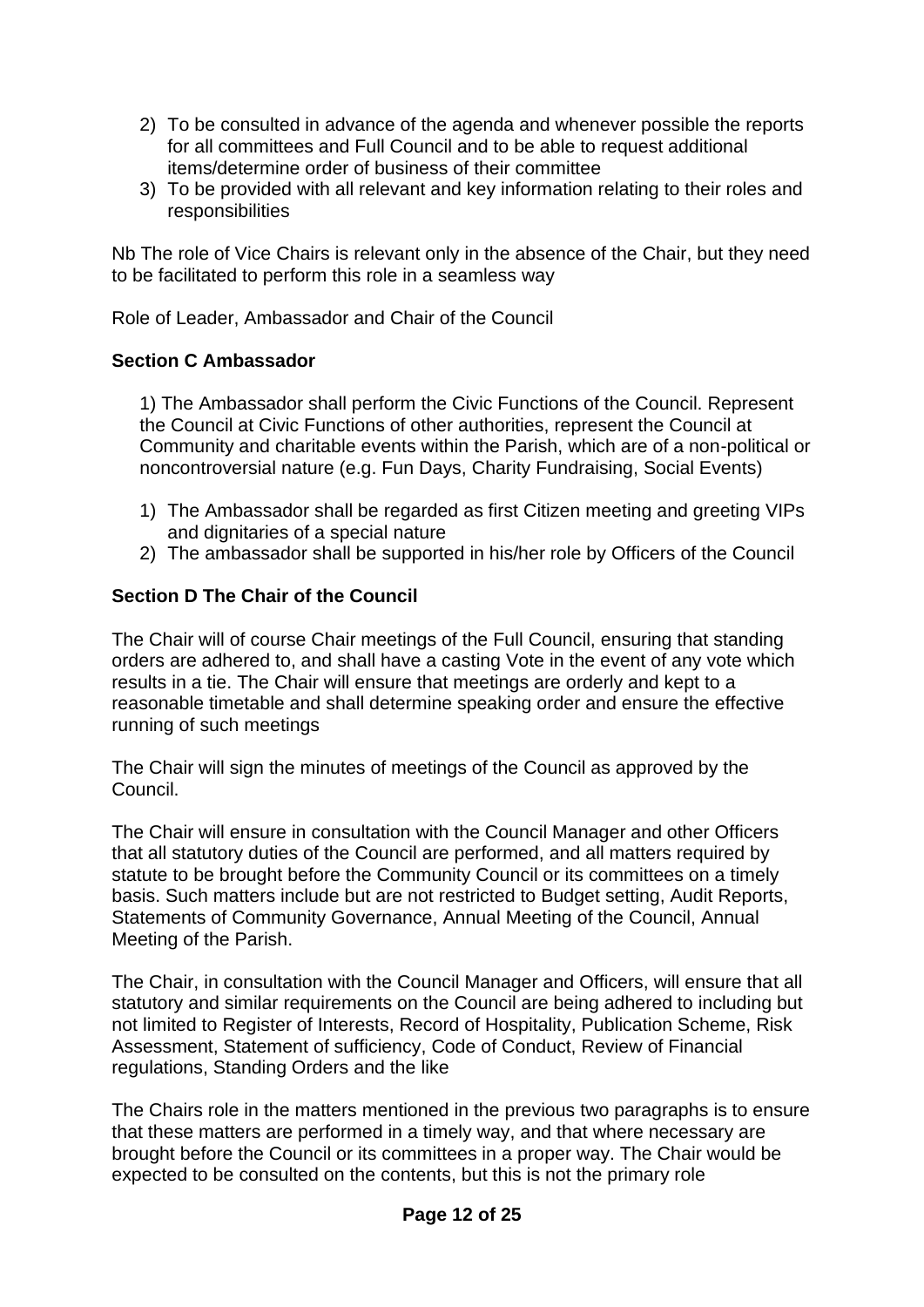The Chair will be consulted on all matters of constitutional propriety, calendar of meetings and arrangements for special meetings and whilst it is recognised that, except where allowed for in Standing Orders, the Chair does not have Executive Authority, they will be regarded as being the constitutional 'head' of the Council in a similar way to a Speaker or Presiding Officer of the UK Parliament or devolved assemblies.

The Chair shall provide stewardship to ensure probity and high standards by members

The Chair and the leader will provide line management to the most senior officer of the Council

### **Section E The Leader**

The Leader will be responsible for tabling before the Council or its committees, in consultation with the Chief Executive and other Officers the Budget and key policy initiatives, without undermining the role of Committee Chairs.

The Leader will act as the Chief External spokesperson of the Council in consultation with Officers, Chairs and other members as appropriate

The Leader will provide the key interface between the Council and external bodies

The Leader will ensure that all Members and Officers of the Council are kept abreast of significant events, issues and concerns that arise and provide direction to the Council

The Leader will consult on and recommend Lead members for appointment by Council

### **Section F Lead Members**

The Council has determined that from time to time it may appoint Lead Members. This is still an embryonic process.

Lead members will be appointed annually in May.

Lead Members should be carefully selected to ensure that the position adds value to the issue. Relevant roles should be selected that are tangential and relevant to the work of the Council, but so as not to undermine the role of Committee Chairs and others.

Lead Members will be expected and will be supported in becoming familiar with the issue in hand.

They will provide a key link between the Council and relevant organisations in relation to that issue.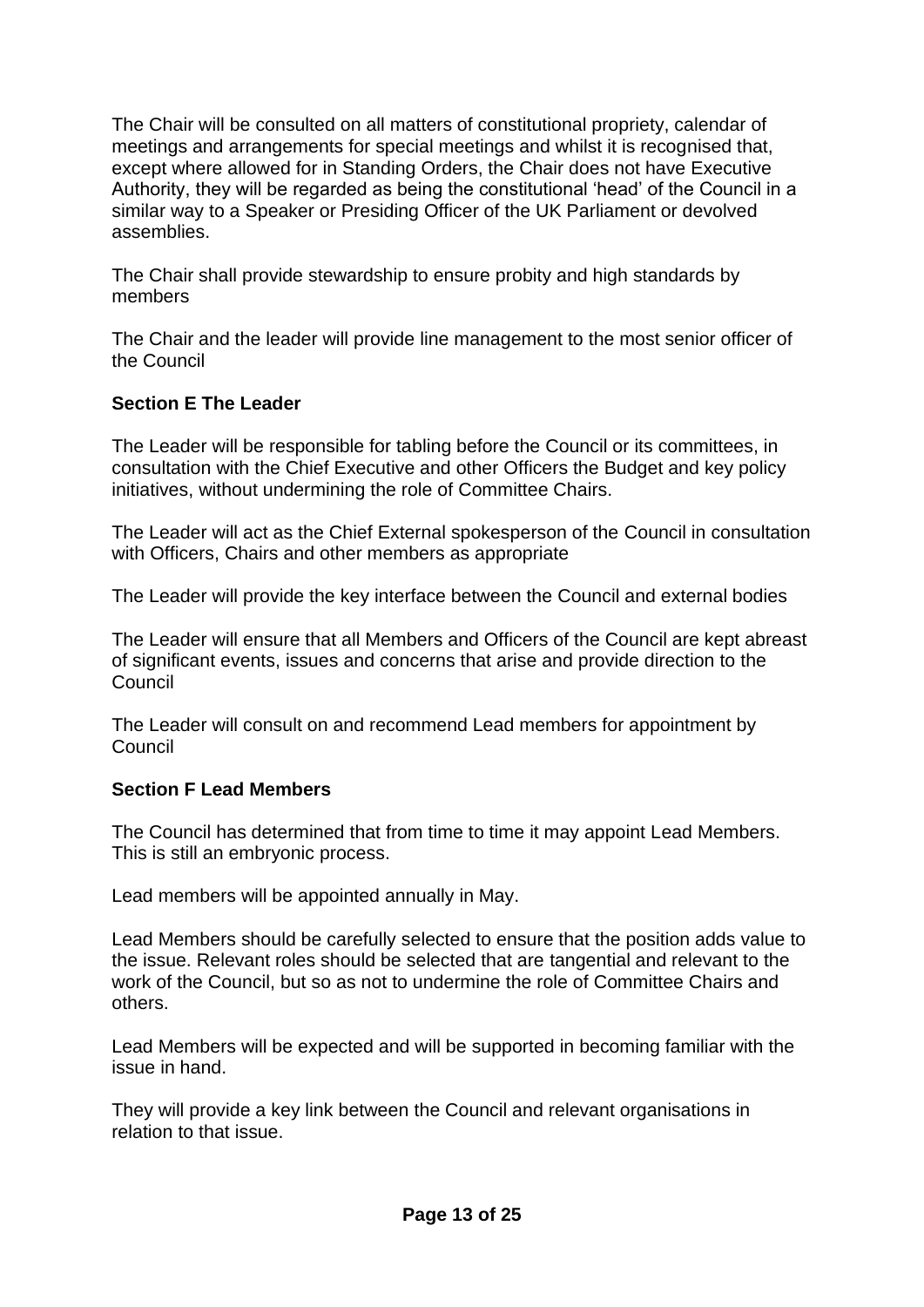Lead members will be expected to keep the Council abreast of any relevant considerations that arise in their work by written report to Council, and shall be a champion of the cause or issue concerned.

Lead members do not enjoy any decision-making rights, but may as part of their role make recommendations to the Council and Committees as appropriate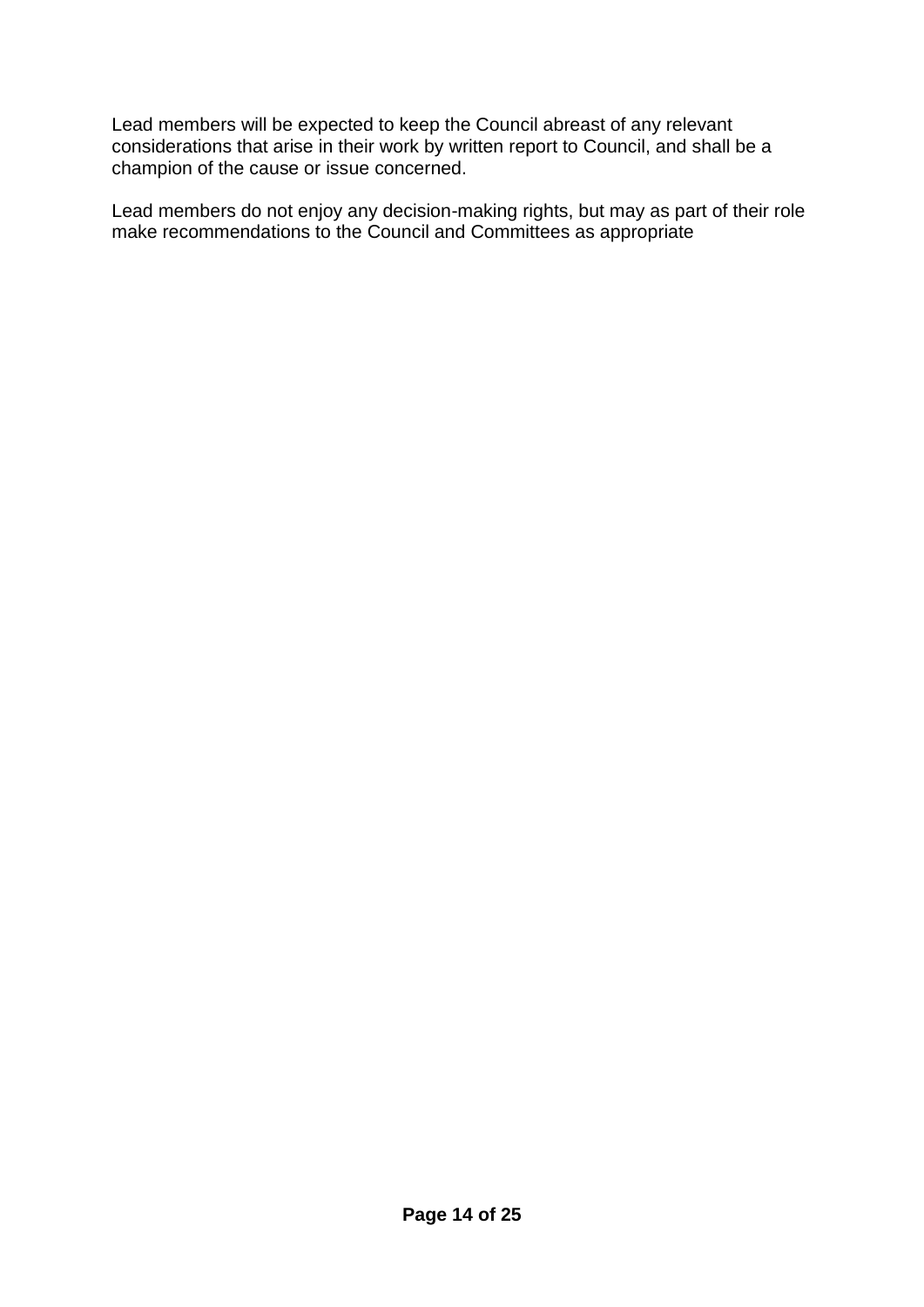## **WOUGHTON COMMUNITY COUNCIL**

## **FULL COUNCIL**

#### **Monday 9th May 2022**

#### **PURPOSE OF REPORT:**

To propose the reminder of and signing of the Code of Conduct and related policy documents.

#### **RECOMMENDATION:**

- **1. That Council notes this report and associated papers.**
- **2. That Council considers the reason for these documents and the impact on their role.**
- **3. That Council decides whether annual review and signing of these documents is suitable and, if so, makes arrangement for this to happen.**

#### **MAIN ISSUES AND CONSIDERATIONS:**

The issue of standards in public life is a 'hot topic' with both local and national government currently, with a focus on improving standards. As a result of this, a suggestion was made that this meeting and this council reviews the Code of Conduct and other documents that impact upon standards, with a view to all councillors signing an agreement that they have read, understood and will abide by these policy documents.

#### **STAFFING IMPLICATIONS:**

None.

#### **BACKGROUND PAPERS:**

Code of Conduct Social-Media-Policy

#### **AUTHOR**

Steve McNay – Council Manager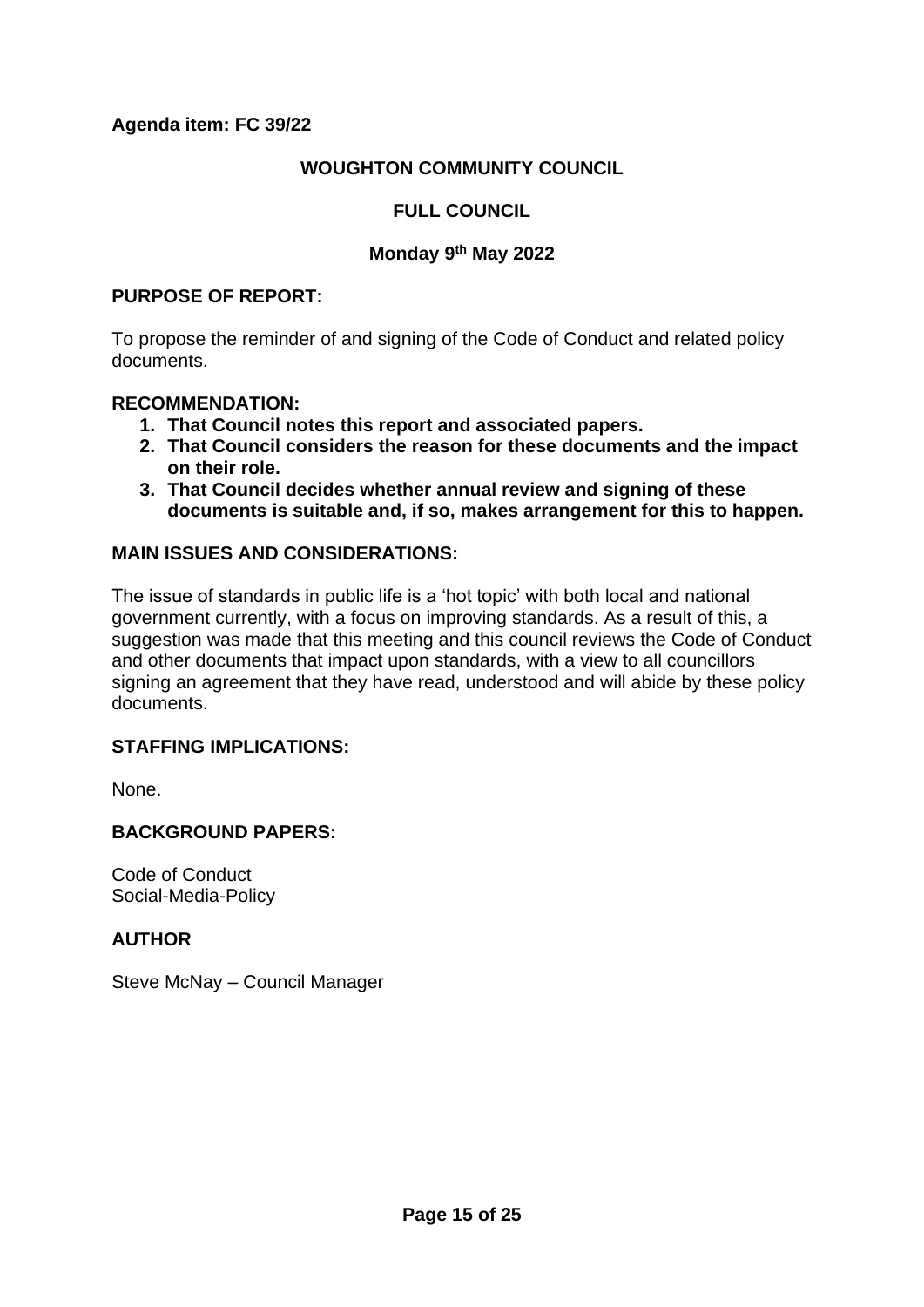

#### **Agenda item: FC 39/22**

#### **Code of Conduct for elected, co-opted and appointed Members of Woughton Community Council**

#### **I. Purpose of the Code**

Pursuant to section 27 of the Localism Act 2011, Woughton Community Council has adopted this Code of Conduct to promote and maintain high standards of behaviour by its Members and co-opted Members whenever they conduct business of the Council, or when they claim to act or give the impression of acting as a representative of the Council. The code is based on the principles of:

#### **Selflessness**

Holders of public office should take decisions solely in terms of the public interest. They should not do so in order to gain financial or other material benefits for themselves, their family, or their friends.

#### **Integrity**

Holders of public office should take decisions solely in terms of the public interest. They should not do so in order to gain financial or other material benefits for themselves, their family, or their friends.

#### **Objectivity**

In carrying out public business, including making public appointments, awarding contracts, or recommending individuals for rewards and benefits, holders of public office should make choices on merit.

#### **Accountability**

Holders of public office are accountable for their decisions and actions to the public and must submit themselves to whatever scrutiny is appropriate to their office.

#### **Openness**

Holders of public office should be as open as possible about all the decisions and actions that they take. They should give reasons for their decisions and restrict information only when the wider public interest clearly demands.

#### **Honesty**

Holders of public office have a duty to declare any private interests relating to their public duties and to take steps to resolve any conflicts arising in a way that protects the public interest.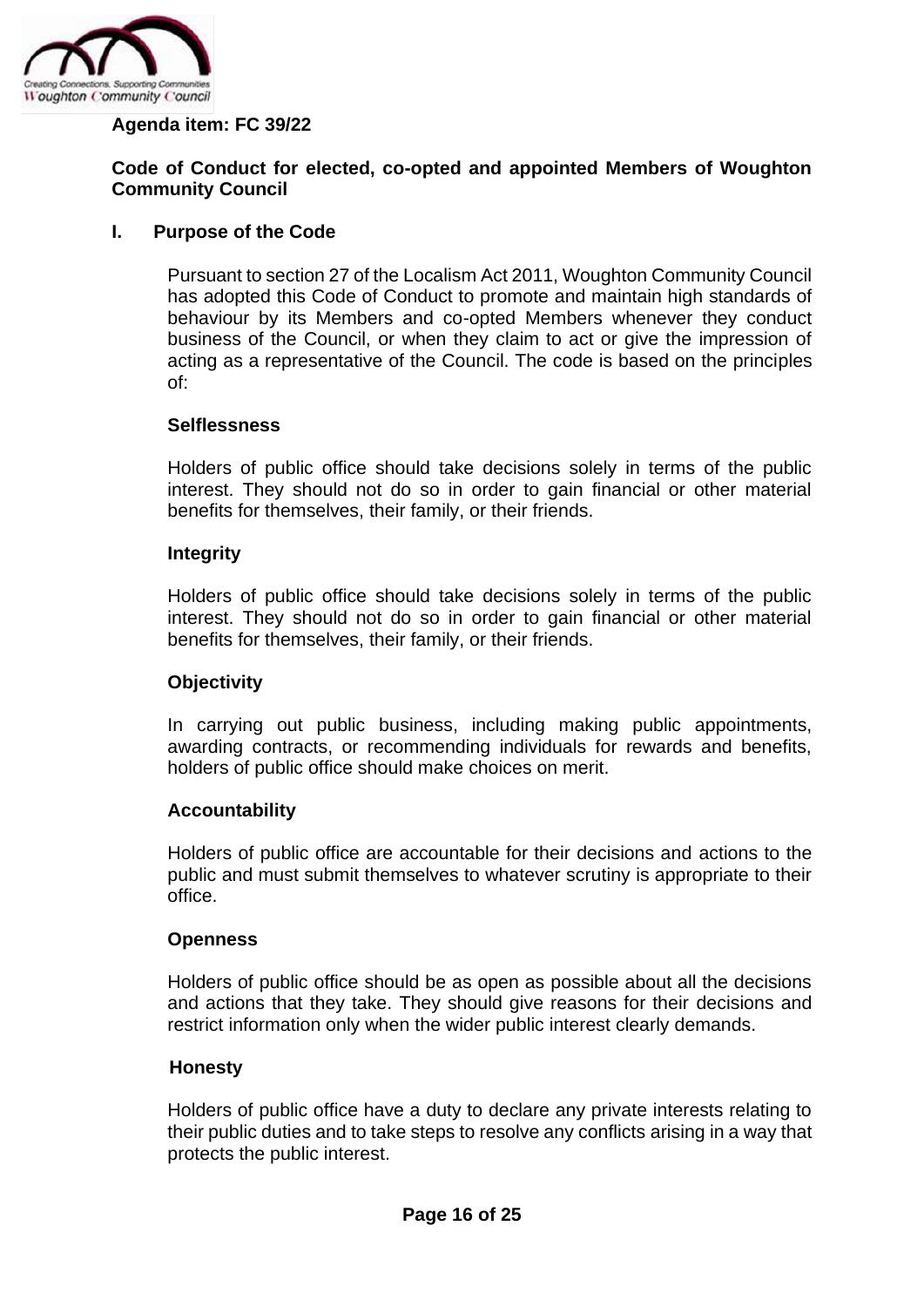#### **Leadership**

Holders of public office should promote and support these principles by leadership and example.

#### **II. Member obligations**

When an elected or co-opted member of the Council acts, claims to act or gives the impression of acting as a representative of the Council, he/she has the following obligations:

- 1. He/she shall behave in such a way that a reasonable person would regard as respectful.
- 2. He/she shall not act in a way which a reasonable person would regard as bullying or intimidatory.
- 3. He/she shall not seek to improperly confer an advantage or disadvantage on any person.
- 4. He/she shall use the resources of the Council in accordance with its requirements.
- 5. He/she shall not disclose information which is confidential or where disclosure is prohibited by law.

#### **Registration of interests**

- 6. Within 28 days of this Code being adopted by the Council, or the member's election or the co-opted member's appointment (where that is later), he/she shall register with the Monitoring Officer the interests which fall within the categories set out in Appendices A and B.
- 7. Upon the re-election of a member or the re-appointment of a co-opted member, he/she shall within 28 days re-register any interests in Appendices A and B.
- 8. A member shall register with the Monitoring Officer any change to interests or new interests in Appendices A and B within 28 days of becoming aware of it.
- 9. A member need only declare the existence but not the details of any interest which the Monitoring Officer agrees is a 'sensitive interest'. A sensitive interest is one which, if disclosed on a public register could lead the member or a person connected with the member to be subject to violence or intimidation.

#### **Declarations of interests**

10.Where a matter arises at a meeting which relates to an interest in Appendix A or B the member shall not participate in a discussion or vote on the matter. He/she only has to declare what his/her interest is if it is not already entered in the member's register of interests or if he/she has not notified the monitoring officer.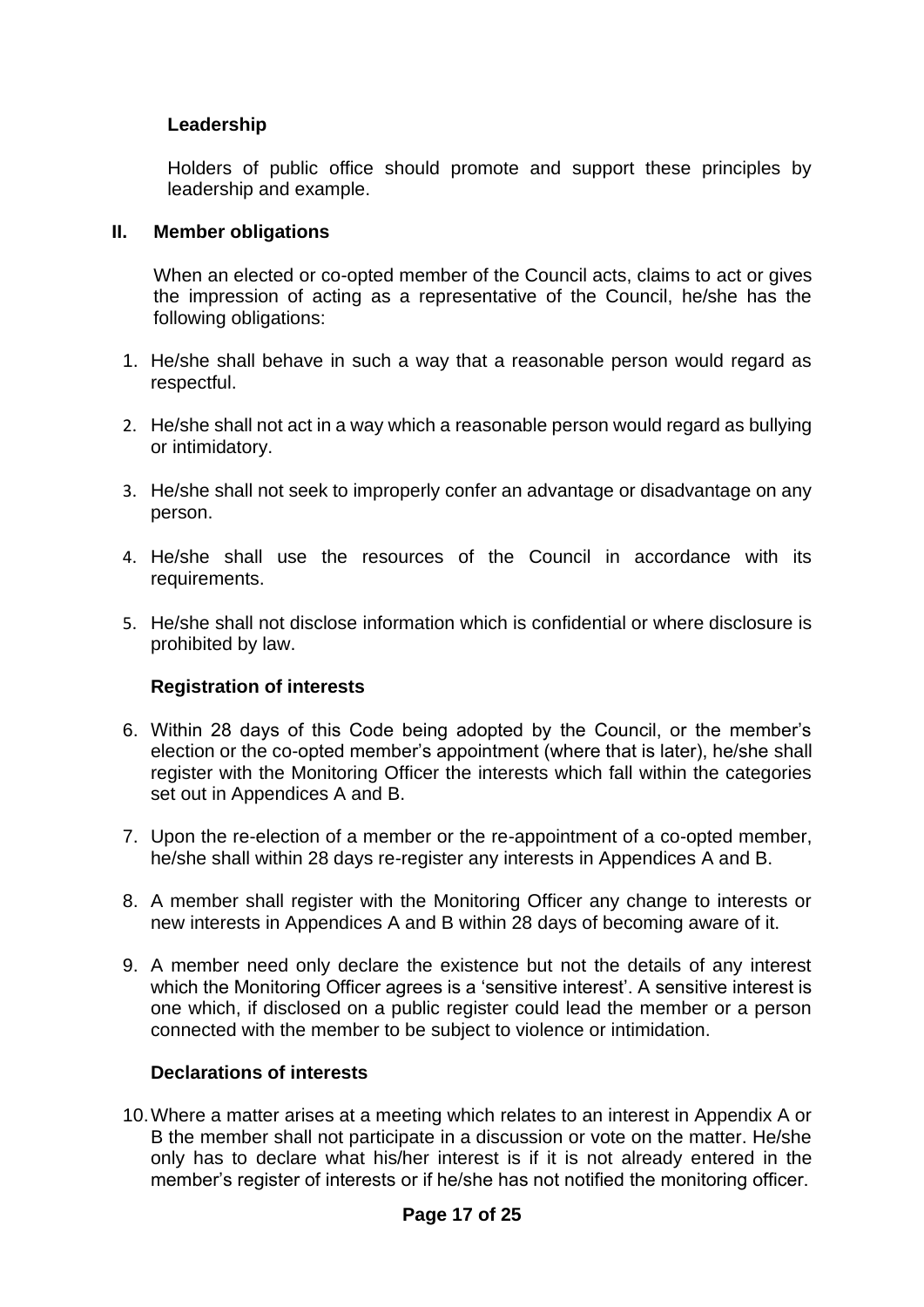- 11.Where a matter arises at a meeting which relates to an interest in Appendix A or B which is a sensitive interest, the member shall not participate in a discussion or vote on the matter. If it is a sensitive interest which has not already been disclosed to the monitoring officer, the member shall disclose he/she has an interest but not the nature of it.
- 12.Where a matter arises at a meeting which relates to a financial interest of a friend, close relative or close associate (other than an interest in Appendix A), the member shall disclose the nature of the interest and not vote on the matter. If it is a 'sensitive interest' the member shall declare the interest but not the nature of the interest.

### **Dispensation**

13.On written request made to the Council's proper officer, the Council may grant a member a dispensation to participate in a discussion and vote on a matter at a meeting he/she has an interest in Appendices A and B if the Council believes that the number of members otherwise prohibited from taking part at the meeting would impede the transaction of the business; or it is in the interests of the inhabitants in the Council's area to allow the member to take part or it is otherwise appropriate to grant a dispensation.

## **General Expectations of Conduct**

- 14.Members shall base their conduct on a consideration of the public interest, avoid conflict between personal interest and the public interest and resolve any conflict between the two, at once, and in favour of the public interest.
- 15.Members shall at all times ensure that their use of expenses, allowances, facilities and services provided from the public purse is strictly in accordance with the rules laid down on these matters, and that they observe any limits placed by the Authority on the use of such expenses, allowances, facilities and services.
- 16.Members shall at all times conduct themselves in a manner which will tend to maintain and strengthen the public's trust and confidence in the integrity of the Authority and never undertake any action which would bring the Authority, or its Members or officers generally, into disrepute.

### **IIl. Public Duties of Members**

- 1. Members have a duty to uphold the law, including the general law against discrimination and the requirements of the Localism Act, and to act on all occasions in accordance with the public trust placed in them.
- 2. Members have an overriding duty to act in the interests of the Parish as a whole, but also have a special duty to represent the views of the residents and communities of their ward.

# **IV. Principles of Conduct**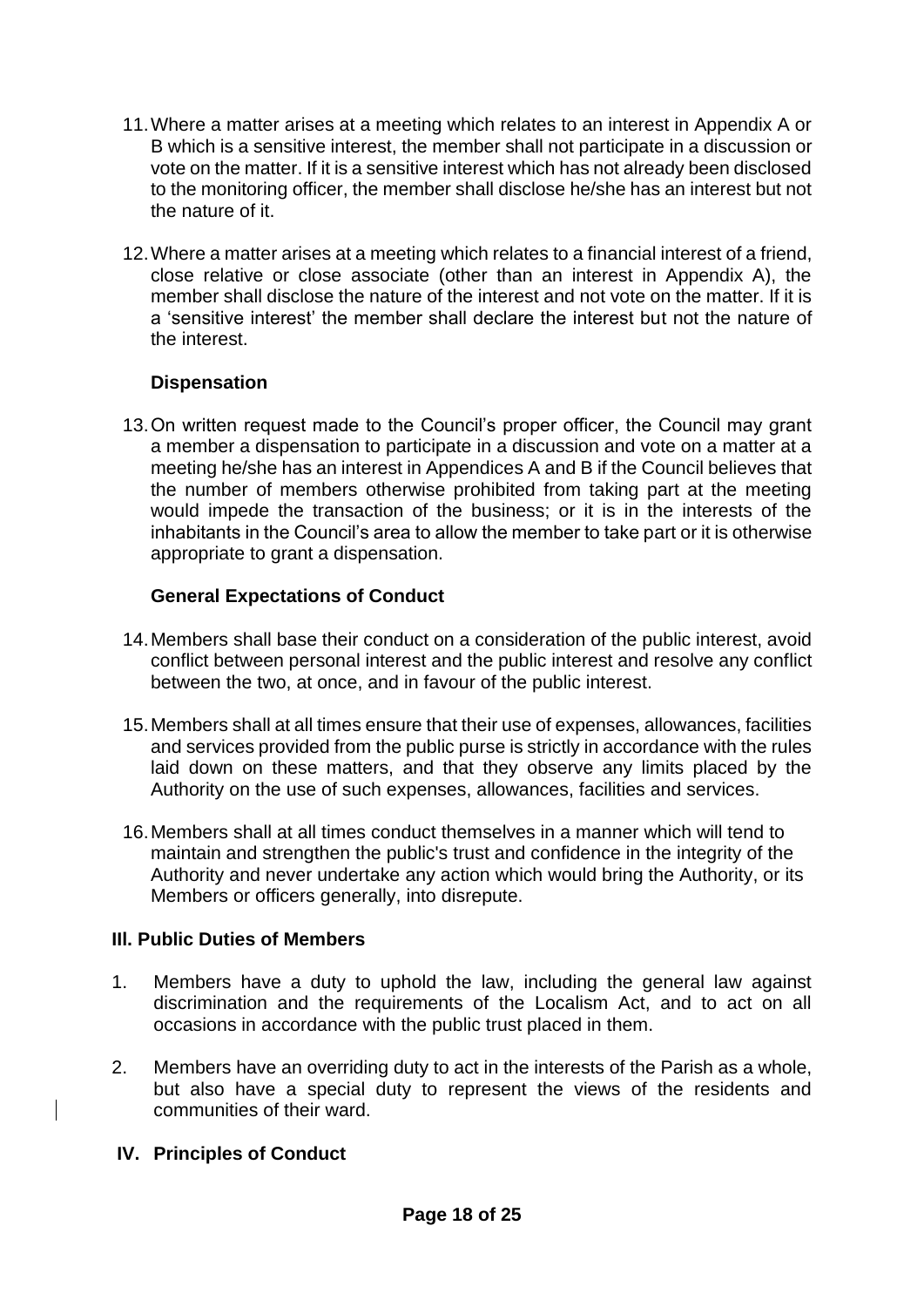- 7. The Localism Act 2011 required that the Authority must adopt a Code of Conduct to apply to its Members and co-opted Members, which is
	- (a) consistent with a set of prescribed principles described and
	- (b) includes provisions in respect of the registration and disclosure of
		- (i) pecuniary interests, both
			- (1) 'disclosable pecuniary interests' required as a minimum under the Localism Act and
			- (2) other pecuniary interests; and
		- (ii) interests other than pecuniary interests
- 8. In carrying out their duties in exercising the functions of their Authority or otherwise acting as a councillor or co-opted member, Members will be expected to observe the provisions of the Code and appreciate that the Code is based on the general principles of conduct identified by the Committee on Standards in Public Life in its First Report as applying to holders of public office, which will be taken into consideration when any allegation is received of breaches of the provisions of the Code.

*Selflessness Integrity Objectivity Accountability Openness Honesty Leadership*

Holders of public office should promote and support these principles by leadership and example.

#### **VII. Duties in respect of the Milton Keynes Council Standards Committee and the Monitoring Officer**

- 15. The application and guidance on this Code shall be a matter for Milton Keynes Council Standards Committee and, as appropriate, the Monitoring Office, to assist parish (town or Community) Council's to promote and maintain high standards of conduct acting in accordance with their terms of reference or duties as set out in Chapter 7 of the Localism Act 2011.
- 16. Members shall co-operate, at all stages, with any investigation into their conduct by or under the authority of those persons and shall not seek to intimidate or attempt to intimidate any person who is or is likely to be a complainant, a witness or involved in the administration of any investigation or proceedings in relation to an allegation that a member has failed to comply with his or her authority's code of conduct.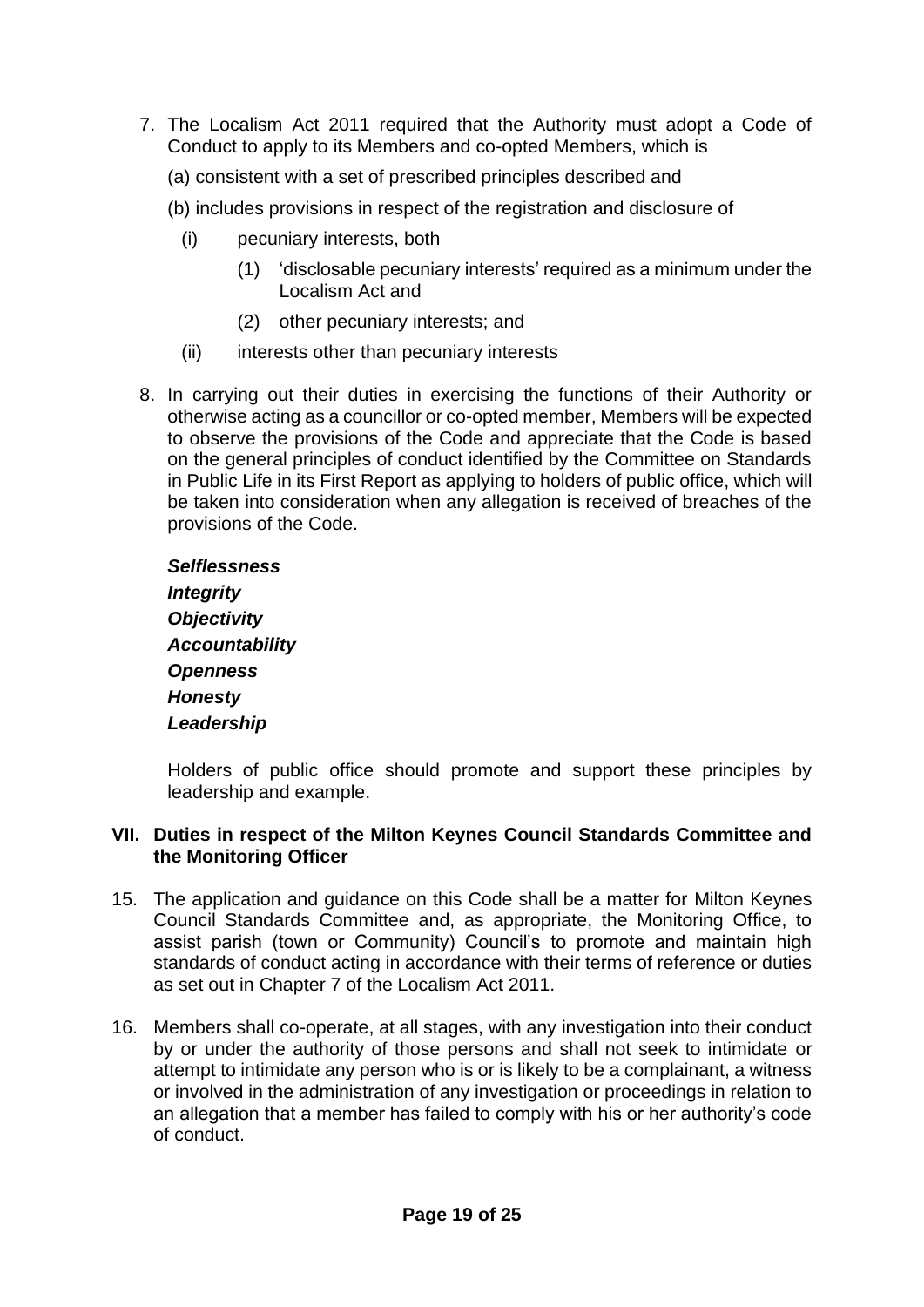17. No Member shall lobby a member of the Milton Keynes Council Standards Committee in a manner calculated or intended to influence their consideration of a complaint of a breach of this Code otherwise than in accordance with the arrangements laid down by the Authority.

#### **VIII. Criminal offences in relation to Conduct**

- 18. The Code and associated arrangements are prepared pursuant to the Council's and Members' duties under Chapter 7 of the Localism Act 2011.
- 19. The following are criminal offences relating to the registration and disclosure of interests created under the Localism Act 2011.
	- (a) Where the Member fails, without reasonable excuse to
		- (i) notify the Milton Keynes Council monitoring officer of any disclosable pecuniary interests which the person has at the time when the notification is given, which is required to be given before the end of 28 days beginning with the day on which the person becomes a member or co-opted member of the authority; or
		- (ii) notify the Milton Keynes Council authority's monitoring officer of an interest before the end of 28 days of an event where a Member is present at a meeting of the authority, or is discharging an executive (Cabinet) function, and is aware that he or she has a disclosable pecuniary interest in any matter to be considered, or being considered, and that interest is not entered in the authority's register or is not the subject of a pending notification
	- (b) Where a Member notifies the Milton Keynes Council authority's monitoring officer of such an interest, but the person provides information that is false or misleading and the person—
		- (i) knows that the information is false or misleading; or
		- (ii) is reckless as to whether the information is true and not misleading.
	- (c) Where a Member is present at a meeting of the authority, is aware that they have a disclosable pecuniary interest in any matter to be considered, or being considered, at the meeting, and either
		- (i) participates, or participates further, in any discussion of the matter at the meeting, or
		- (ii) participates in any vote, or further vote, taken on the matter at the meeting,
- 20. Offences also exist under the Bribery Act 2010, which includes the situation where a Member requests, agrees to receive or accepts a financial or other advantage intending that, in consequence, any function of a public nature, any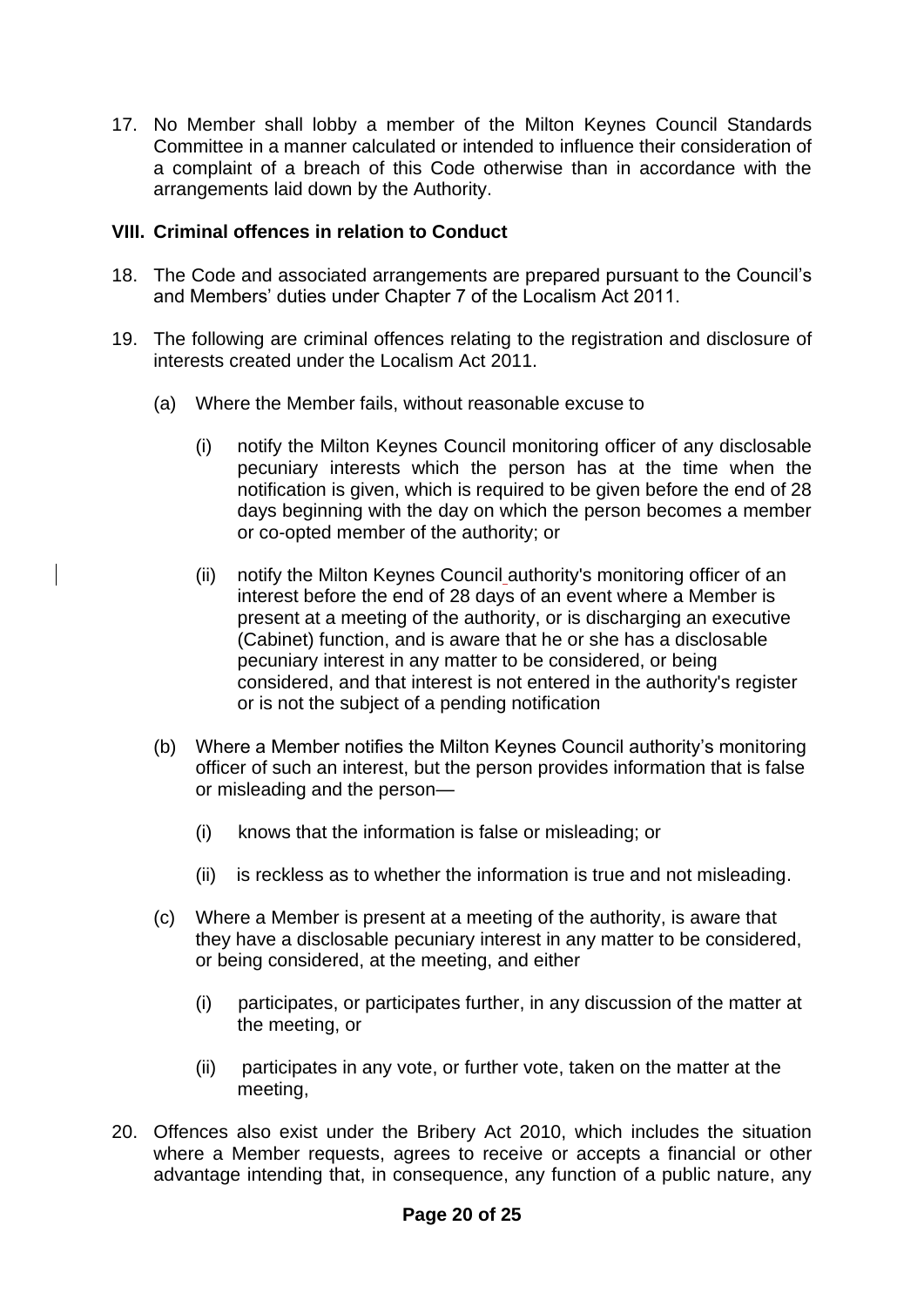activity connected with the Authority or any activity to be performed by or on behalf of the Authority or others should be performed improperly.

| <b>Last review date:</b>     | May 2021               |
|------------------------------|------------------------|
| <b>Next review date:</b>     | May 2022               |
| Lead:                        | <b>Council Manager</b> |
| <b>Overseeing Committee:</b> | <b>Full Council</b>    |
| Approved:                    | <b>Full Council</b>    |
| <b>Review cycle:</b>         | Annually               |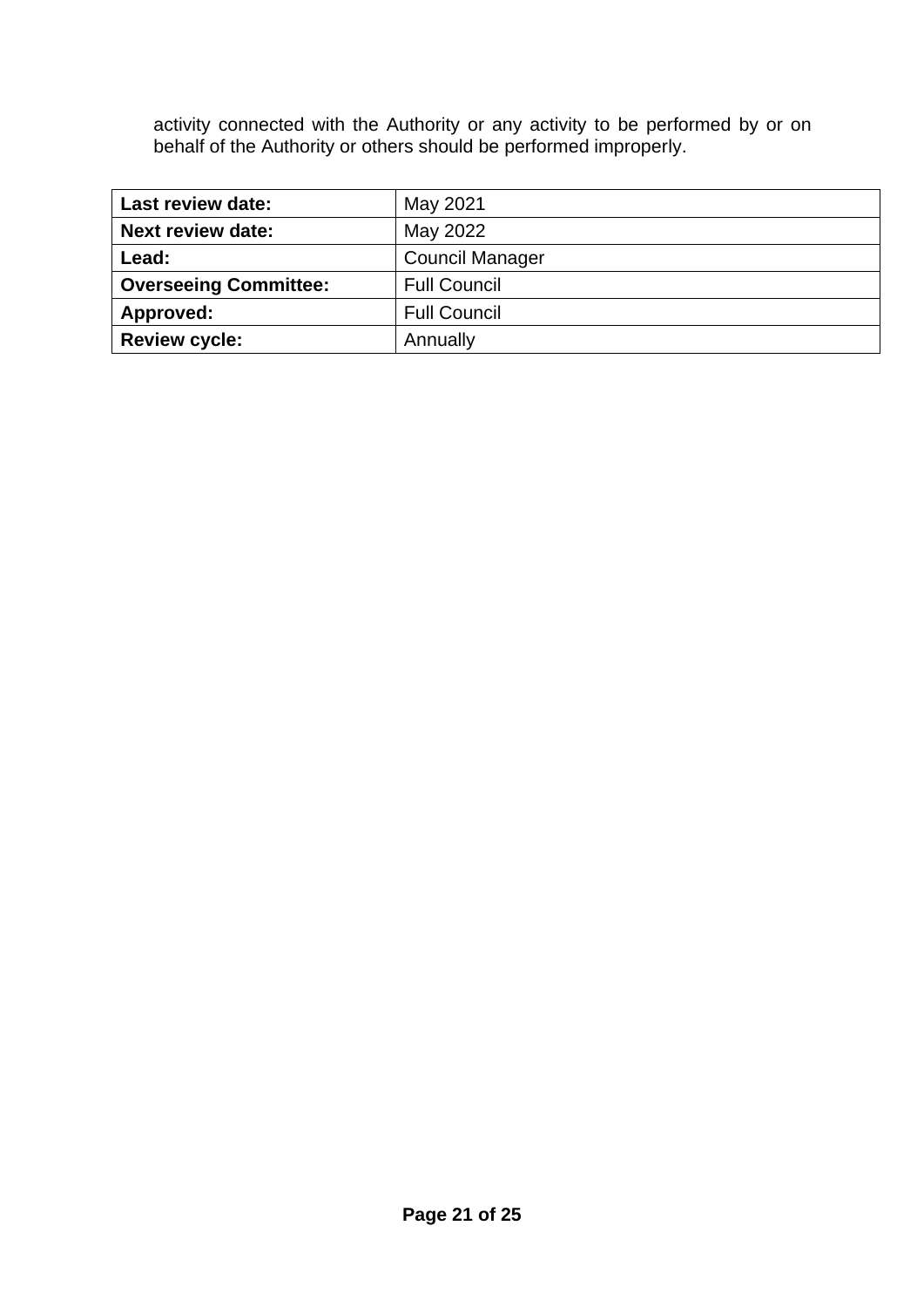

## **Agenda item: FC 39/22**

## **Woughton Community Council**

**Social media policy 2021**

#### **Introduction / Overarching aims**

The use of digital and social media now has a clear and compelling impact on all areas of local government, enabling better and more direct contact between the Council and the people and organisations that it serves and works with.

This Social Media Policy aims to describe how the Council will use social media to improve and expand the ways in which it communicates with its local residents, local businesses and the various government (local and central) agencies that it deals with. It sets out what is and is not acceptable usage of social media and complements the general rules in the Code of Conduct for Councillors.

#### **Policy**

### **Scope**

Social media describes a range of websites and online tools which allow people to interact. This includes blogs and postings on a wide range of platforms including, but not limited to, Facebook, Twitter, Linked-In, Instagram and Snapchat.

Social media is all about sharing information and people use social media platforms to give opinions, create interest groups and to build online communities and network which encourage participation and engagement.

This policy relates to any social media communication published by or on behalf of the council or any individual in their capacity as a councillor.

### **Key Principles**

Any communication is capable of being misinterpreted. The immediacy of social media and the lack of face to face contact can magnify any problem

Information and comments made can be broadcast to a large number of people more quickly than other media.

The same rules apply to social media that govern other behaviour as a councillor – but extra care needs to be taken given the immediacy and ease of dissemination

Although social media is conversational in tone, it is recorded, and it is permanent, so content and comment must be accurate, informative and thought through.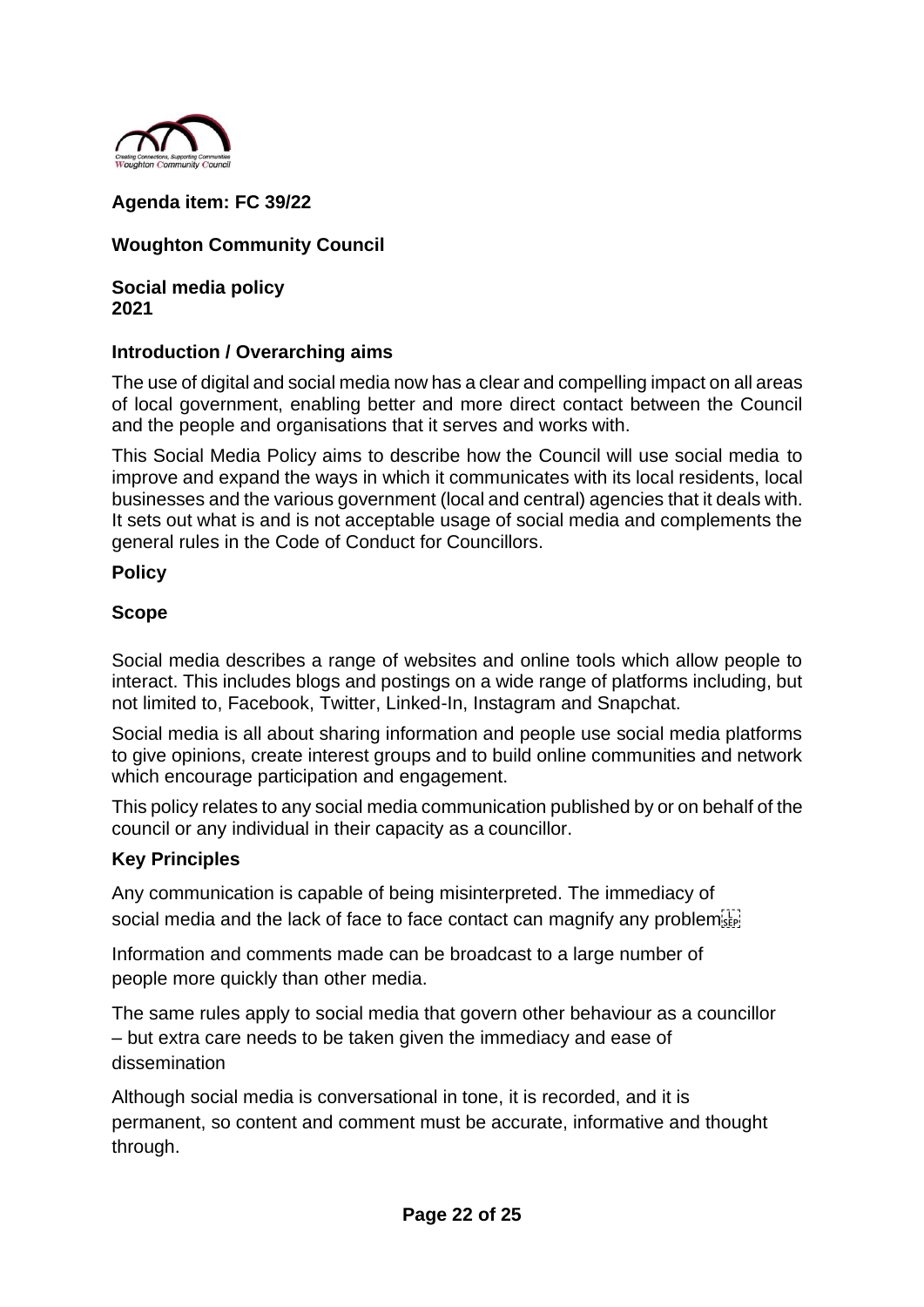## **Responsibilities and accountabilities**

The Council Manager is responsible for all formal communication between the council and members of the public and will be responsible for maintaining the Council website, Facebook pages and any other Council social media.

However, it is understood that there will be times when individual councillors and officers may be communicating on social media.

## **Policy**

## **Social media Use**

Social media communications from the Council will meet the following criteria:

- be civil, tasteful and relevant
- not contain content that is unlawful, libellous, harassing, defamatory, abusive, threatening, harmful, obscene, profane, sexually oriented or racially offensive
- not contain content copied from elsewhere, for which we do not own the copyright
- not contain any personal information, other than required basic contact details

It is not a requirement for councillors to have a personal Facebook or Twitter account or to use other forms of social media to engage with parishioners or otherwise fulfil their role, but this will often be the case.

Councillors should always spell out clearly whether they are communicating on social media in their capacity as a councillor or as a private individual. Councillors are encouraged to create specific social media accounts for their work as councillors, although this remains a personal choice.

Councillors should ensure that they comply with the Code of Conduct for Councillors whenever they act or appear to act in an official capacity on social media in the same way as with any other form of communication.

Whilst independent communications with parishioners are important in order to engage and be approachable, the overarching rules are that councillors should not make commitments on behalf of the Council, not bring the Council into disrepute and always respect confidentiality.

### **Social media guidelines**

Treat others with respect – do not use social media to make personal attacks or indulge in rude, disrespectful or offensive comments.

Comply with equality laws – do not publish anything that might be seen as racist, sexist, ageist, homophobic or anti-faith.

Never bully or harass anyone – do not say anything, that might be construed as bullying or intimidation.

Do not bring the council into disrepute – do not publish anything that could reasonably be perceived as reflecting badly upon or lowering the reputation of you or the Council.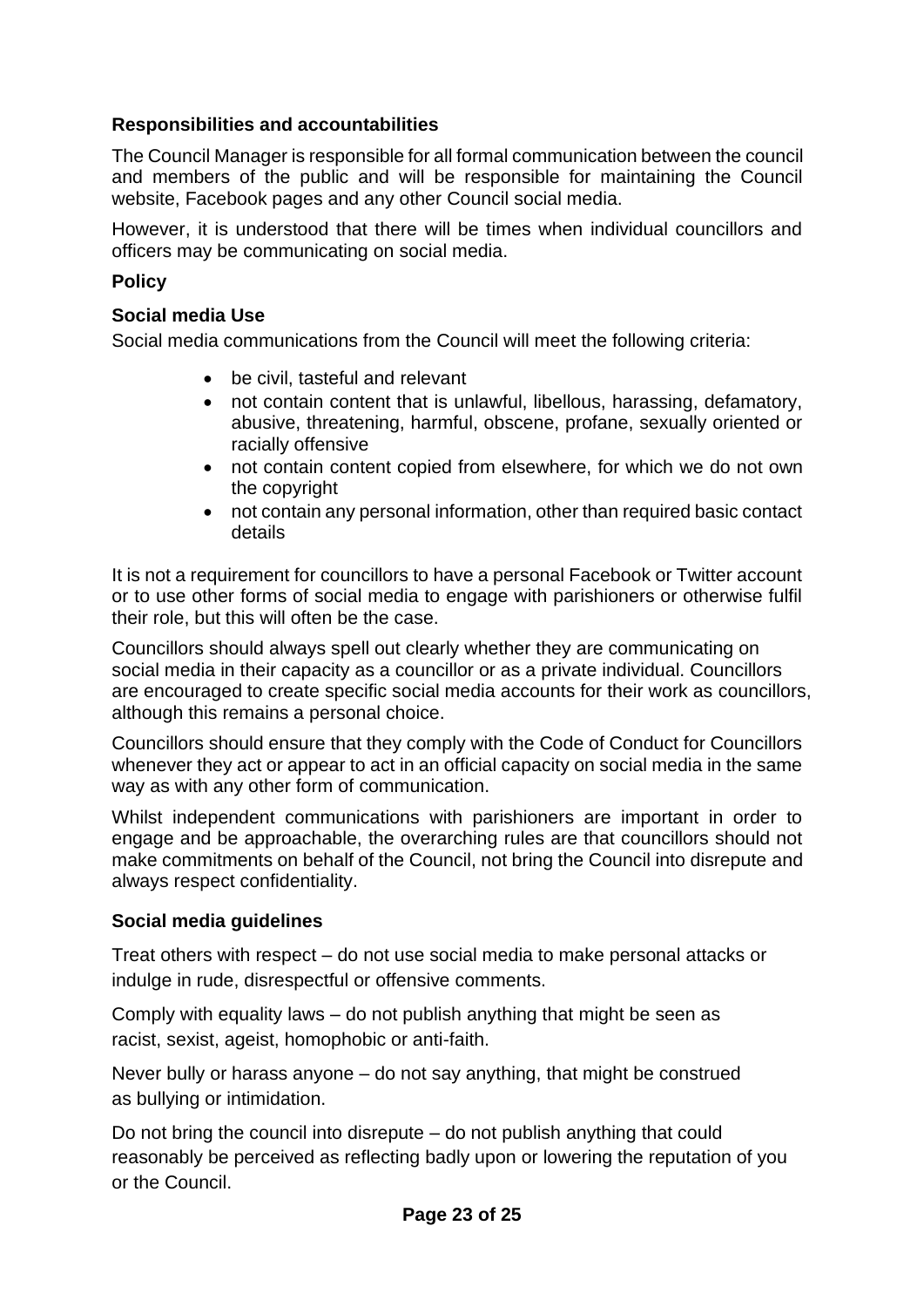Do not disclose confidential information – do not disclose information given to you in confidence by anyone, or information acquired by you which you believe, or ought reasonably to be aware, is of a confidential nature.

Consider keeping your personal and councillor profile on social networking sites separate.

Check you have the appropriate privacy settings for any private blog or networking site

Be aware that you will be seen as acting in your official capacity if you publish information that you could only have accessed by being a councillor.

# **Potential legal issues**

Libel – If an untrue statement about a person which is damaging to their reputation is published, they may consider it as defamatory and consider legal action.

**Copyright** – Using images or text on social media from a copyrighted source (for example extracts from publications or photos), without obtaining permission, is likely to breach copyright laws.

**Data Protection** – Personal data of individuals must not be published unless you have their express permission. Personal information in an email or personal exchange should not be presumed to imply any consent to pass it on to others.

**Bias and Predetermination** – Councillors should not say anything on social media (or indeed anywhere) that suggests they have made up their mind on an issue that is due to be formally decided. While your likely view on a particular application may be well known, you need to be able to show that you attended the committee or hearing prepared to take on board and weigh all the evidence, and were genuinely persuadable to a different view, or the decision may be later challenged as invalid.

# *WCC Social Media pages*

It is our intention that the Woughton Community Council Facebook pages will provide timely information and updates regarding activities and opportunities within our Parish and a vehicle for constructive comments & suggestions from residents and local organisations. This is also the case for our Twitter and, to a lesser extent, our Instagram account.

In order to ensure that all discussions on the Woughton Community Council page are productive, respectful and consistent with the Councils mission and goals, contributors must follow these guidelines:

- Be considerate and respectful of others. Vulgarity, threats or abuse of language will not be tolerated.
- Differing opinions and discussion of diverse ideas are encouraged,